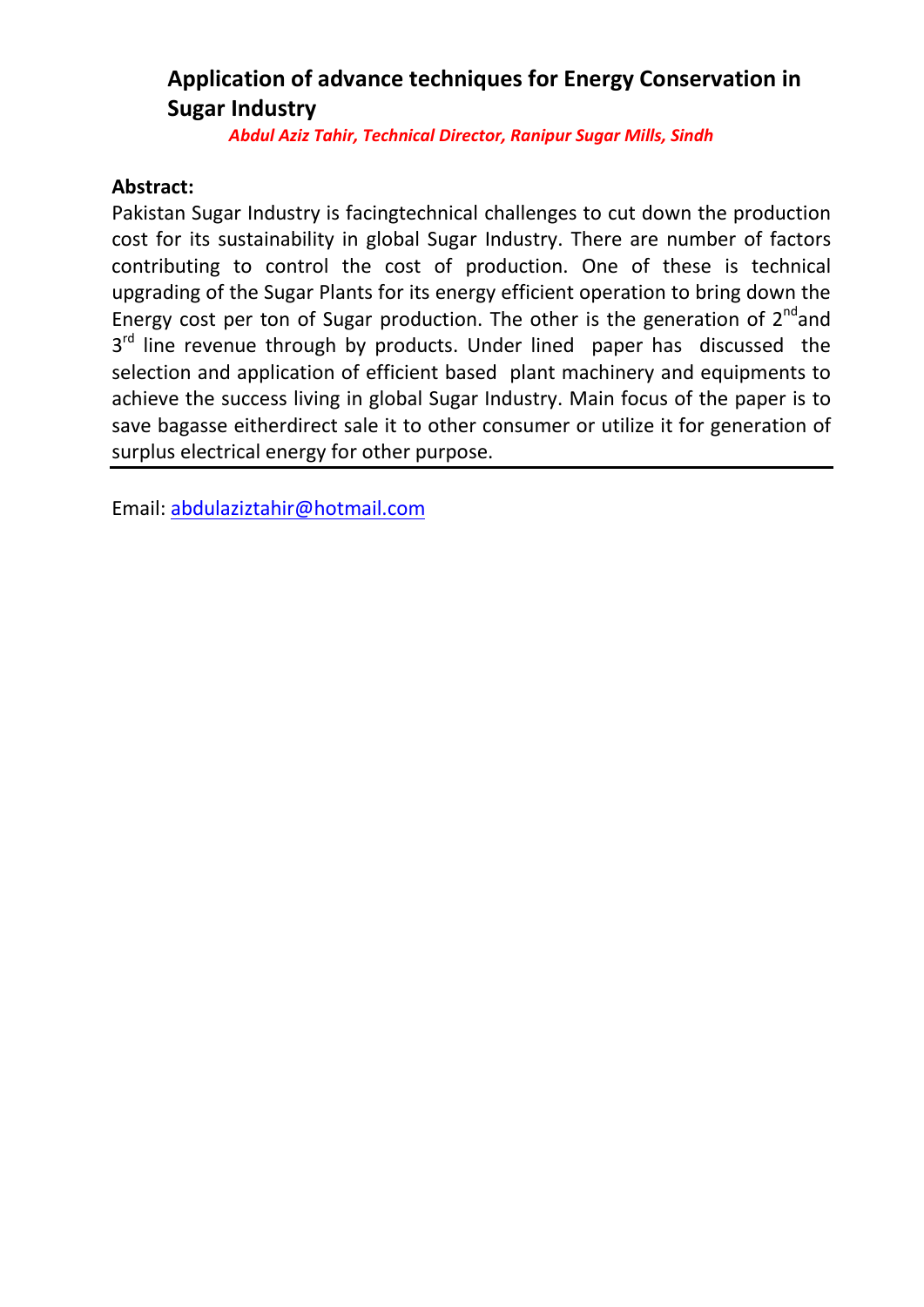#### **1-Selection of Cane Preparation Devices**

## Target: *+90 Preparation Index with minimum energy consumption*

- a. Preparation index or % open cell of prepared cane is directly related to the performance, capacity crushing and energy consumption ofmilling train.
- b. Edward suggested *0.1 % increase in extraction(of 1st Mill) per 1 % increase in Preparation Index.*

#### **c. Comparison of Cane preparatory devices**

#### **Basis:**

Crushing Rate:7000 TCD / 291.7 TCH Fiber % cane: 14.0 % Fiber rate: 40.84 Tons/hr

#### i.**General Description of Preparatory Devices:**

| Sr.No.         | <b>Machine Type</b>             | Dia x Rotor<br>length(mm) | <b>RPM</b> | <b>Tip</b><br><b>Speed</b><br>(M/Sec.) | Preparation<br>Index $(\%)$ | <b>Remarks</b> |
|----------------|---------------------------------|---------------------------|------------|----------------------------------------|-----------------------------|----------------|
|                | Unigrator                       | 1727x<br>1800             | 850        | 76.90                                  | $+/- 86 %$                  |                |
| $\overline{2}$ | Shredder                        | 1525 x1980                | 1200       | 95.85                                  | $+90.00$                    |                |
| $\overline{3}$ | Fiberizer (in<br>line Shredder) | 1680 x<br>1800            | 1000       | 88.00                                  | $+90.00$                    |                |

#### ii.**Comparison of Installed Power(KW)**

| Machine     | <b>Total</b>  | $1st$ Cane | 2 <sup>nd</sup>          | 1 <sup>st</sup>          | 2 <sup>nd</sup>          | Feeding                  | Carding | Feeding                  | Machin  | Kicker                   |
|-------------|---------------|------------|--------------------------|--------------------------|--------------------------|--------------------------|---------|--------------------------|---------|--------------------------|
| <b>Type</b> | Installed     | Carrier    | Cane                     | Cutter                   | Cutter                   | Kicker                   | Drum    | Drum                     | e Rotor | after                    |
|             | Power         |            | Carrier                  |                          |                          |                          |         |                          |         | Fiberi                   |
|             |               |            |                          |                          |                          |                          |         |                          |         | zer                      |
| Unigrator   | Kw/t.fr/      | 1.35       | 1.90                     | 11.0                     | 14.0                     | $\overline{\phantom{a}}$ |         | $\overline{a}$           | 35      |                          |
|             | hr.           |            |                          |                          |                          |                          |         |                          |         |                          |
| <b>KW</b>   | <b>2605KW</b> | 55         | 75                       | 450                      | 575                      | N/A                      | N/A     | N/A                      | 1450    | N/A                      |
| Shredder    | Kw/t.fr/      | 1.35       | 1.90                     | 11.0                     | 14.0                     | $\overline{\phantom{a}}$ |         | $\overline{\phantom{a}}$ | 50      |                          |
|             | hr.           |            |                          |                          |                          |                          |         |                          |         |                          |
| <b>Kw</b>   | <b>3240Kw</b> | 55         | 75                       | 450                      | 575                      | 35                       | N/A     | N/A                      | 2050    | N/A                      |
| Fiberizer   | Kw/t.fr/      | 1.90       | $\overline{\phantom{0}}$ | $\overline{\phantom{a}}$ | $\overline{\phantom{0}}$ | $\overline{\phantom{0}}$ |         | $\overline{\phantom{a}}$ | 50      | $\overline{\phantom{a}}$ |
|             | hr.           |            |                          |                          |                          |                          |         |                          |         |                          |
| <b>Kw</b>   | 2280KW        | 75         |                          |                          |                          |                          | 75      | 50                       | 2050    | 30 <sub>o</sub>          |

#### iii.**Saving with Fiberizer as compared with Shredder**

| Machine     | Installed | Absorbed     | Energy     | Energy saving        | <b>Financial Gain</b> |
|-------------|-----------|--------------|------------|----------------------|-----------------------|
| <b>Type</b> | Power(Kw) | Power(@85%   | Saving per | Kwhr per             | (QRS.15/kwhr)         |
|             |           | of installed | day        | campaign             |                       |
|             |           | Power)       | (Kwhr)     | $(110 \text{ days})$ |                       |
| Shredder    | 3240      | 2754         |            |                      |                       |
| Fiberizer   | 2280      | 1938         | 19,584     | 21,54,240            | Rs. 32.31             |
|             |           |              |            |                      | <b>Millions</b>       |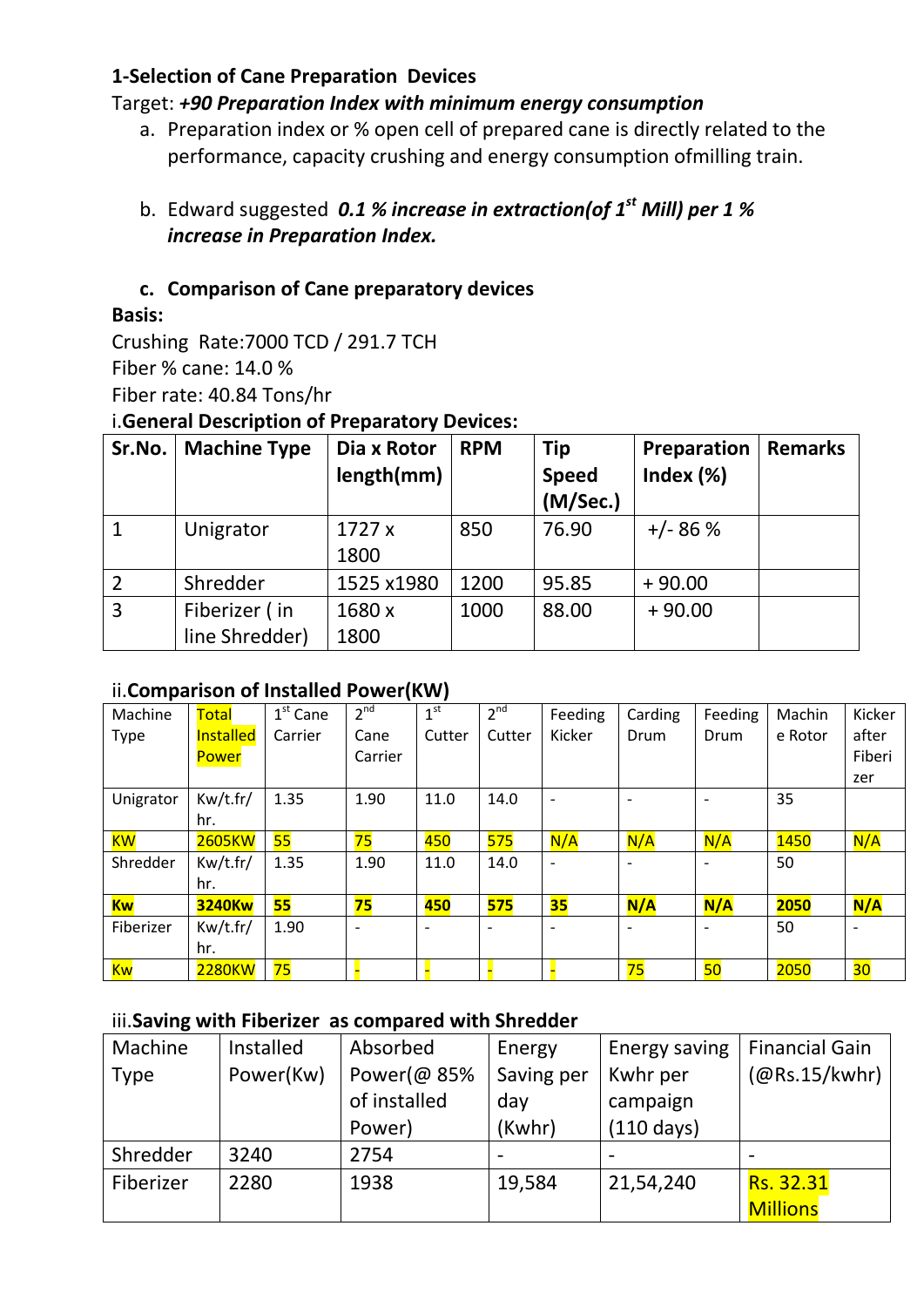## **d. General Arrangement of In line Shredder(Fiberizer)**



Fig.1 **General Arrangement of In line Shredder(Fiberizer)**

#### e. **Comments:**

i.Less capital, operational and maintenance cost of Fiberizer as compared with Shredder withequal P.I Index.

ii.Wearing of Fiberizer Hammers head is fast but now this is no more issue after the use ofreplaceable carbide tips at hammer heads.

iii.Fiberizer is operated without the allied preparatory equipments, so it cannot by pass in case of any type of stoppage.

iv.Main fault which can occur occasionally with Fiberizer is the breakage of its Rotor Shaft. As machineis blessed with gigantic momentary gain, keeping one rotor without hammers as spare can be abetter solution.

## f. **Performance monitoring of Preparatory devices**

i. Weekly Preparation Index test for  $2^{nd}$  cutter and main machine is necessary. ii.Maintain P.I 65 % after 2<sup>nd</sup> cutter and recommended P.I after main machine, otherwise take a stop to replace cutter knife edges and change hammertip sides of the main machine.

#### 2. **Milling Review**

#### Target: *96 % Mill Extraction with optimum energy consumption*

- a. The three roller mill with forced feeder is a common practice in Pakistan Sugar Industry
- b. The application of 2 roll mill without trash plate as  $1<sup>st</sup>$  mill of milling tandem is passing through experienceof Pakistan Sugar Industry.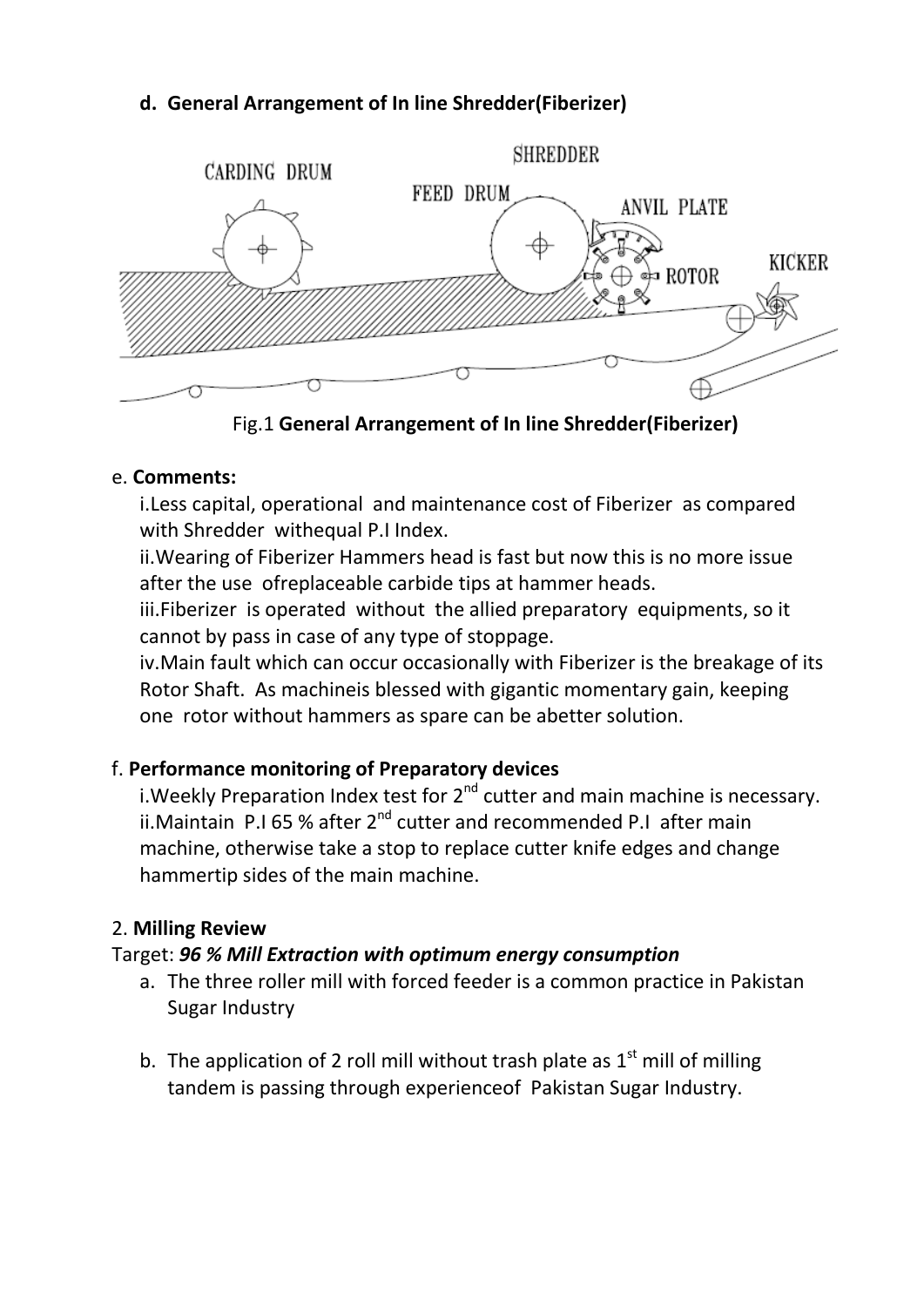| Sr.#           | Description          | % Power     | Remarks                                                                          |
|----------------|----------------------|-------------|----------------------------------------------------------------------------------|
|                |                      | Consumption |                                                                                  |
| $\mathbf{1}$   | Compression of       | 64.0        | Can be reduced with better P.I and                                               |
|                | <b>Bagasse</b>       |             | making top and feed roller as lotus                                              |
| $\overline{2}$ | <b>Metal Bearing</b> | 15.0        | Can be minimized with application of                                             |
|                | Loss                 |             | anti-friction roller Bearings.                                                   |
| 3              | <b>Trash Plate</b>   | 14.0        | Can be reduced with better mill setting,<br>polishing surface of trash plate and |
|                |                      |             | eliminated 100% by replacing 3 roller                                            |
|                |                      |             | mills with 2 roller mills.                                                       |
| $\overline{4}$ | Scrapper             | 2.0         | Standard loss with all mills                                                     |
| 5              | <b>Pinion Loss</b>   | 5.0         | Standard loss with all mills                                                     |

#### **c. Shaft Power distribution at conventional three roller mills**

(Ref: http://old.shankaranaath.com)

**d. Performance evaluation of 2 Roller mills as 1st Mill**

Target: *+ 70.0 % Mill Extraction and 55% Moisture content in bagasse*

#### **HMC Pakistan claims:**

*i.30 % less power consumption with 2 roller mills with equal mill performance of three roller mills.*

*ii.70 % Mill extraction and 60% Moisture content in bagasse is reported as feedback from client.*

|  |  |  |  |  |  | e. Comparison of 2 roller mills of different makes: |
|--|--|--|--|--|--|-----------------------------------------------------|
|--|--|--|--|--|--|-----------------------------------------------------|

| Sr.H           | <b>Description</b>         | HMC, Pakistan              | ULKA, India         |
|----------------|----------------------------|----------------------------|---------------------|
| $\mathbf{1}$   | Mill Type                  | 2 roll with Single         | Compact Muti-       |
|                |                            | Feeder                     | Roller Mills(CMR)   |
| $\overline{2}$ | Hydraulic load on          | <b>Top Roller</b>          | <b>Top Roller</b>   |
| $\overline{3}$ | Mill Drive with            | <b>Fixed Bottom Roller</b> | <b>Fixed Bottom</b> |
|                |                            |                            | Roller              |
| $\overline{4}$ | <b>Top Roller</b>          | Lotus Type                 | Lotus Type          |
| 5              | <b>Feeders</b>             | Single                     | Double              |
| 6              | Mill Extraction(%)(Client  | 68 to 77                   | 75 to 78            |
|                | Feedback)                  |                            |                     |
| $\overline{7}$ | Moisture % Bagasse (Client | 60 to 62                   | 52 to 54            |
|                | Feedback)                  |                            |                     |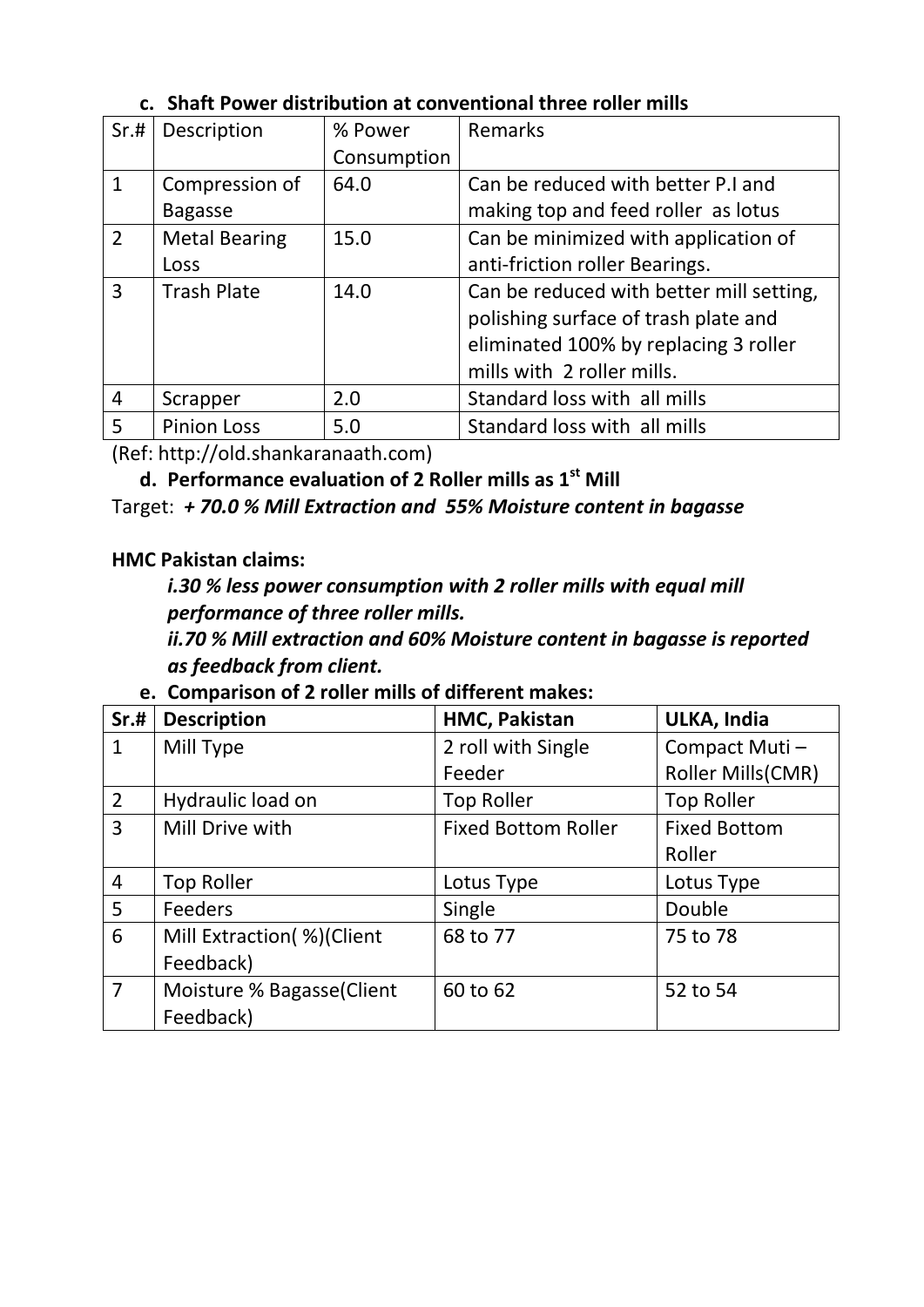

**f. Comparison of Shaft Load Shearing of 3 roller and 2 Roller Mills**

(Ref: ULKA, India)

#### **g. Benefits of 2 Roller Mills**

- i. Less Shaft Power consumption due to bottom roller drive having no feed roller and trash plate.
- ii. All hydraulic load is available for Bagasse compression whichis 30 % less than 3 roller Mills
- iii. Less capital Cost than same size 3roller mills.
- iv. Less Operation and Maintenance Cost.
- v. Better extraction due to reduction in reabsorption factor with the help of top lotus roller and better juice drainage arrangement made with bottom roller.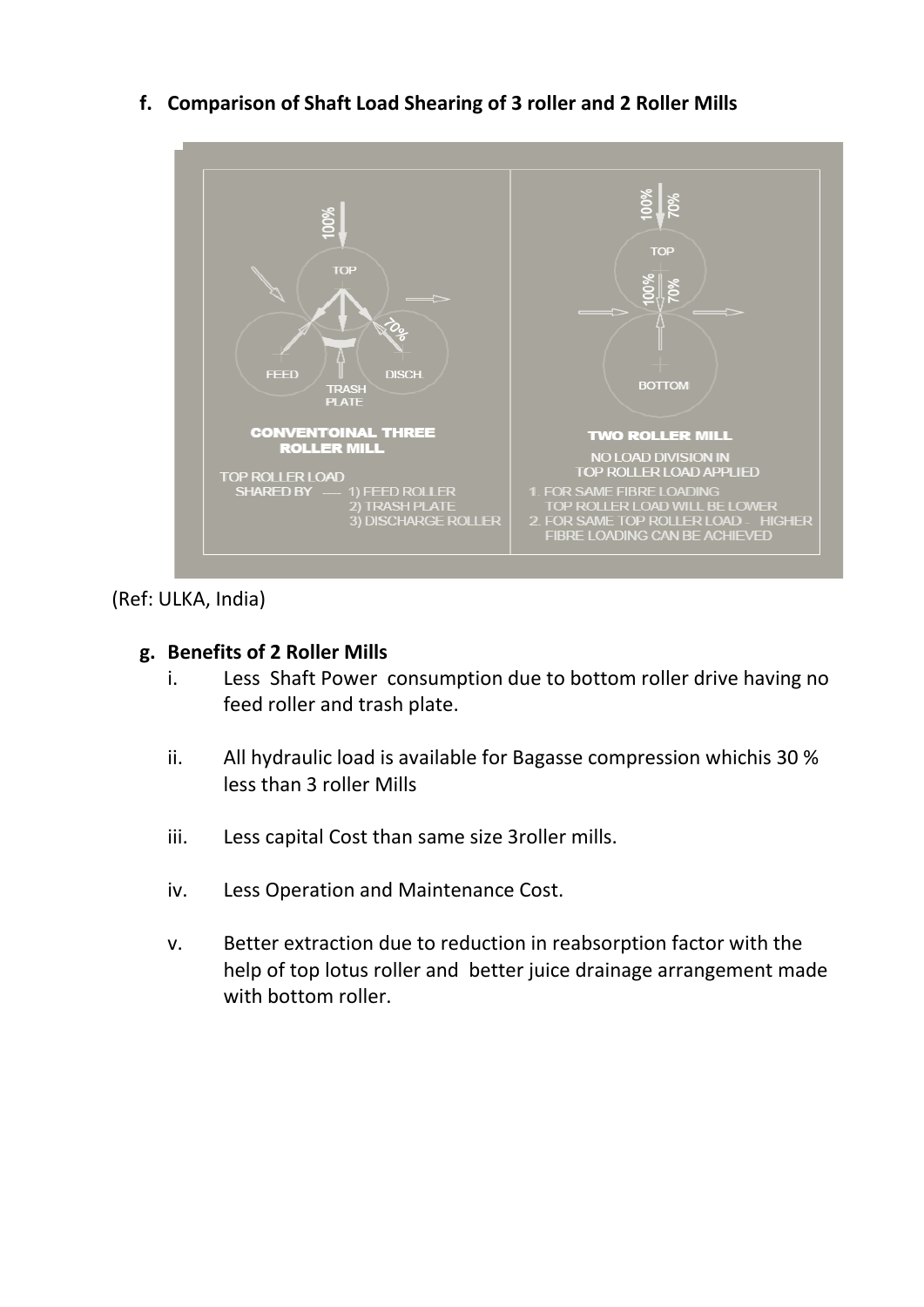**h. General arrangement of HMC and ULKA CMR Mill is shown below:**



HMC 2 ROLL MILLS WITH SINGLE FEED ROLLER



ULKA CMR MILLS WITH 2 FEED ROLLERS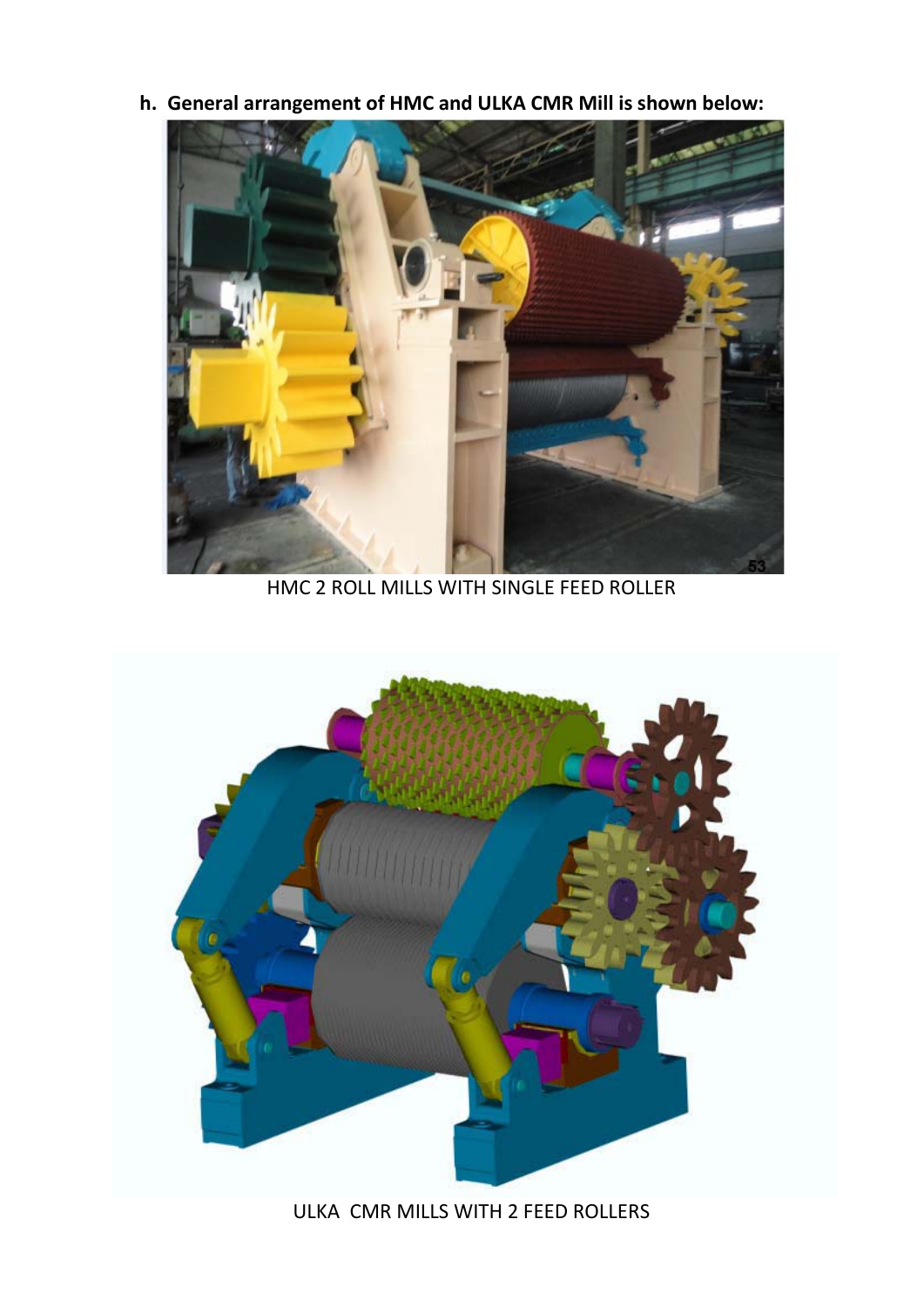## 3. **Replacing Steam Turbines with Electric Drives at Milling Tandem**

Target: *Production of surplus ElectricPower of +19 Kw/ton cane crushed* Comparison of 5 mills tandem equipped with 750 Kw Steam turbines for 8000 TCD Plant.

| Sr.#           | <b>Description</b>                   | Single stage B.P     | <b>Induction Motor</b> |
|----------------|--------------------------------------|----------------------|------------------------|
|                |                                      | <b>Steam Turbine</b> |                        |
| $\mathbf{1}$   | Energy Requirement of 5 Mills        | 3750 Kw.hr           | 3750 Kw.hr             |
| $\overline{2}$ | H.P (60 Bars) Steam consumption      | 131,000              | $47,625$ pounds /hr    |
|                |                                      | pounds/hr            | $(Q012.7$ lbs/Kw)      |
|                |                                      | @35lbs/kw)           |                        |
| 3              | Steam Saving with Induction          |                      | 83,375 pounds/hr       |
|                | <b>Motors</b>                        |                      |                        |
| $\overline{4}$ | <b>Surplus Energy Production</b>     |                      | 6565 kw.hr             |
| 5              | <b>Surplus Energy Production per</b> |                      | 19.695Kw/Ton           |
|                | <b>Ton Cane</b>                      |                      | cane crushed           |
| 6              | Saving with 110 crop day(            |                      | Rs.259.97 Million      |
|                | Rs.15/Kw.hr)                         |                      |                        |

(ABB Switzerland Ltd)

## 4. **Recommended IEC Classes Electric Mill Drives**

## a. **Table for Classes Description**

| Sr.# | Description              | Class IV        | Class V          |
|------|--------------------------|-----------------|------------------|
|      | <b>Continuous Rating</b> | 100 %           | 100 %            |
|      | Overload running-1       | 125 % for 2 Hrs | 150 % for 2 Hrs. |
|      | Overload running-2       | 200 % for 10    | 200 % for 60     |
|      |                          | second          | seconds          |

(Ref: Danfoss Industries Ltd)

## b. **Other benefits of Induction Drives**

- i. VFD control drive
- ii. Low starting torque
- iii. Low maintenance cost
- iv. Reduced noise

v-Faster return ( Payback within one season)

- vi- Excellent overload protection
- vii-Easy and faster start and stop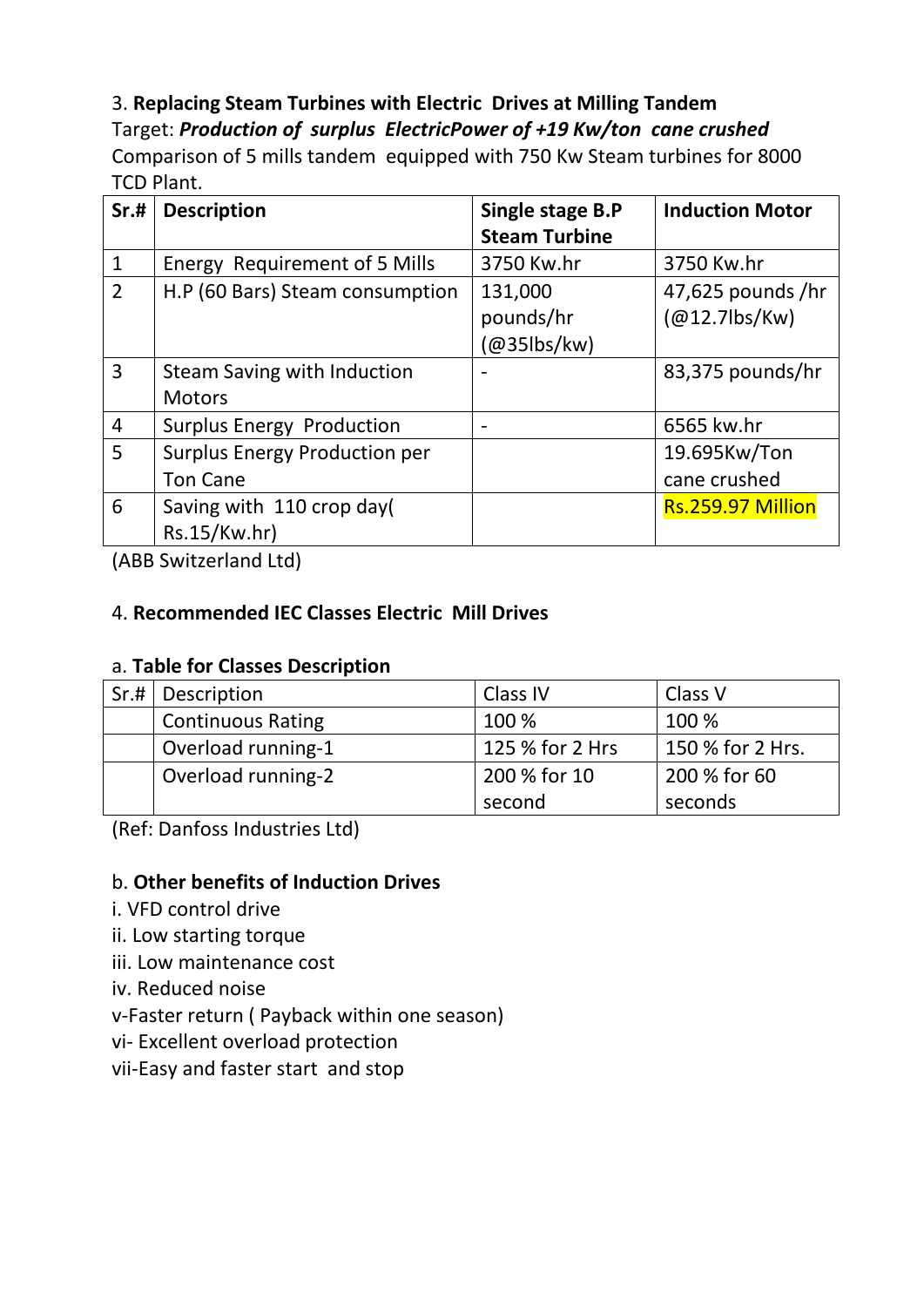# Bagasse moisture 61 % and 51 % Santa Section 1 % States 1 % States 1 % States 1 % States 1 % States 1 % States 1 % States 1 % States 1 % States 1 % States 1 % States 1 % States 1 % States 1 % States 1 % States 1 % States 1 HV of Bagasse at 51 % Moisture 7400 KJ/kg Water vapour in 1 kg Bagasse 6 and 1 cm and 1 kg bagasse 6.51 Kg Cp of Water  $\sim$  78.63 KJ/Kg.<sup>0</sup>C Bagasse Temperature 50  $\mathrm{^{0}C}$ Heat of 51 % moisture in Bagasse at 50 $\mathrm{^{0}C}$ 2005 KJ Flue gases temperature 200  $\mathrm{^{0}C}$ Heat loss in flue gases due to 51% Bagasse moisture 6015 KJ **Heat Saving with Bagasse Dryer** Bagasse Moisture after bagasse dryer 1988 1991 1992 50 % Water vapour in 1 kg bagasse 6 and 1 million of the U.S. Kg Bagasse Temperature 50  $\mathrm{^{0}C}$ Heat loss in flue gases due to 50% bagasse moisture 5897 KJ Heat saving in Flue gases after 1 degree drop 117.9 KJ in Bagasse moisture % Heat saving in Flue gases after 1 degree drop in bagasse moisture 1.594 %

#### **5. Heat Loss saving in Flue gases at 1 % moisture drop in Bagasse**

## **1 % drop in moisture in bagasse saves 1.6 % heat losses in Flue Gases**

#### 6. **Selection of Efficiency based process house Equipments**

#### a. **Vacuum Filters**

R & D was done at Ranipur Sugar Mills in off season2010 atFCB made 9 x 18 ft Vacuum Filter to increase mud cake loading and discharging rate . From season 2010-11 to 2013-14, there remained one Vacuum Filter in operation to carry the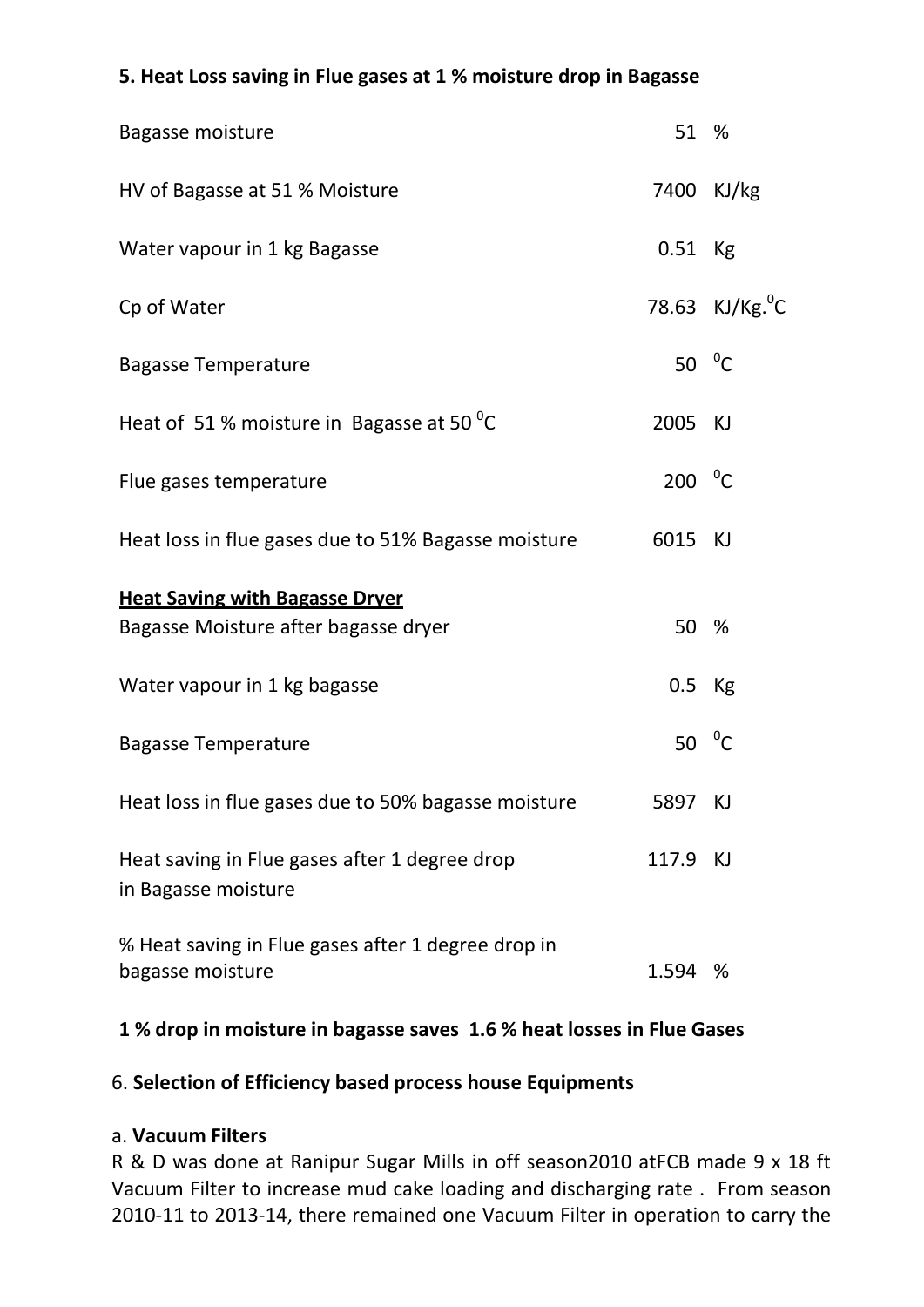mud load of average 5.25 tons per hr with optimum Mud Pol of 1.9 % and moisture content of 77.5 %. Before modification Ranipur operated 2 units of same size with 2 Vacuum pumps for same mud loading . Modified Vacuum Filter was operated with single Vacuum pump. There was saving of 75 Kw motor installed at 2<sup>nd</sup> Vacuum Pump.

Saving with 110 Crop day season

Electric Energy: 75 x 24x110 = 198000 Kwhrs *Financial Gain : 198000 x 15 = Rs. 2.97 Million per annum*

Same designed Vacuum Filter is now available in local market of Pakistan

#### b. **Juice and Melt Heating**

Target: *Heating the process liquid with Heater of highest HTC with the application of condensate or downstream vapours.*

| Sr.# | Process        | Shell and Tube | Wide gape Plate  | <b>Direct Contact</b> |
|------|----------------|----------------|------------------|-----------------------|
|      | Liquid         | Heater         | Type Heater with | Heater                |
|      |                |                | reverse flow     |                       |
| 1    | Primary        | B              | A                | N                     |
|      | juice          |                |                  |                       |
|      | Defecated      | A              | B                | N                     |
|      | Juice          |                |                  |                       |
|      | Clear Juice    | B              | A                | N                     |
|      | Melt           | C              | B                | A                     |
|      | <b>Heating</b> |                |                  |                       |
|      | Condensate     | B              | A                | N                     |

i. Selection of Heater Type

A: 1ST Choice

B: 2<sup>nd</sup> Choice

C: 3<sup>rd</sup> Choice

N: Not recommended

## ii. **Heat Transfer Coefficient (HTC) and Pressure drop**

HTC is proportional to Fluid velocity (V) and pressure drop is proportional to Square of Fluid velocity  $(V^2)$ , So Selection of Velocity is very critical to maintain In all cases of Fluid flow,*HTC of Plate type Heater is 1.5 to 3 times higher than tubular Heater*.(Cane Sugar Engineering, page210) fast flow through heater tubes or plates, normal recommended velocity range for condensate and juices is 1.5 to 2 m/sec. and for Syrup and Melt 1 to 1.5 m/sec.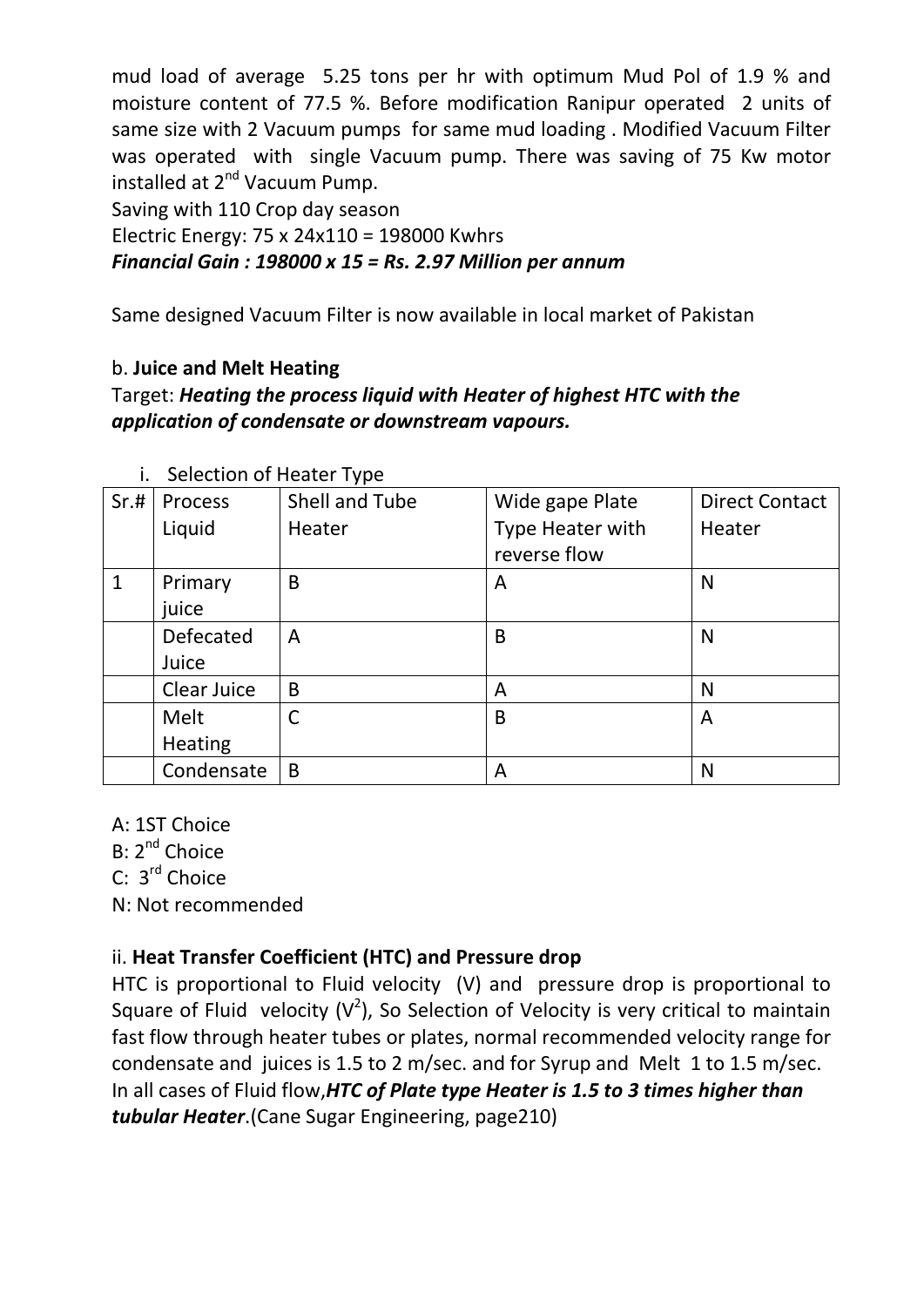During selection the heating surface of the heater , HTC of heating media must be considered to avoid any practical implication. Following is the Table for HTC  $(W/m<sup>2</sup>$ .K) for Heating media:

| Sr.#           | <b>Heating Media</b>    | HTC (W/ $m^2$ .K) |
|----------------|-------------------------|-------------------|
| 1              | <b>Exhaust Steam</b>    | $260 - 1310$      |
| $\overline{2}$ | $1st$ vapours           | 250 - 1260        |
|                | $2nd$ Vapours           | $230 - 730$       |
|                | 3 <sup>rd</sup> Vapours | $150 - 710$       |
|                | $4th/$ last effect      | $320 - 600$       |
|                | vapours                 |                   |

Source: Energy Manual for Sugar Factories(2<sup>nd</sup> edition), page 82

#### c. **Evaporators**

Evaporator station is the biggest thermal energy consumer station of the Sugar Factory. It consumes about 90 % of the total steam production of the boilers.

## **i. Falling Film Long tube Evaporator (FFE)**

In Pakistan Sugar Industry, trend to install Falling Film Evaporator (FFE) as  $1<sup>st</sup>$ effect is encouraging. Many Sugar Factories have successfully trialed the operation. No doubt FFE is the best option as  $1<sup>st</sup>$  effect in evaporator station due to its built in features.

It offers;

i.i High Heat transfer Coefficient

i.ii Temperature difference in heating steam to evaporating vapours is minimum (5 degree)

i.iii It can operate with higher temperature of Steam up to 130 - 135  $^{\circ}$ C without risk of sugarinversion.

i.iv It produced high temperature  $1^{st}$  vapours and steam condensate for best condensate andflash heat recovery .

i.v Working as  $1^{\text{st}}$  effect, Refine massecuite Pans can also operate on  $2^{\text{nd}}$ vapours of 105  $\mathrm{^0C}$ . Thusit offers best heat economy by utilizing down side vapours for heating to other stations.

i.vi Its Heating Surface to Volume Ratio is as highest as 240 m<sup>2</sup>/m<sup>3</sup>. i.vii It requires less space for installation, single evaporator of heating surface of 6000 Sq.mhave been installed.

i.viii Short residence juice time reduced sugar inversion and colour formation.

i.ix It requires no steel structure and can be build out side of the process house building.

i.x It is very sensitive to operate , must require automation for wetting the tube surfaces andprécised distribution of juice in juice distribution box.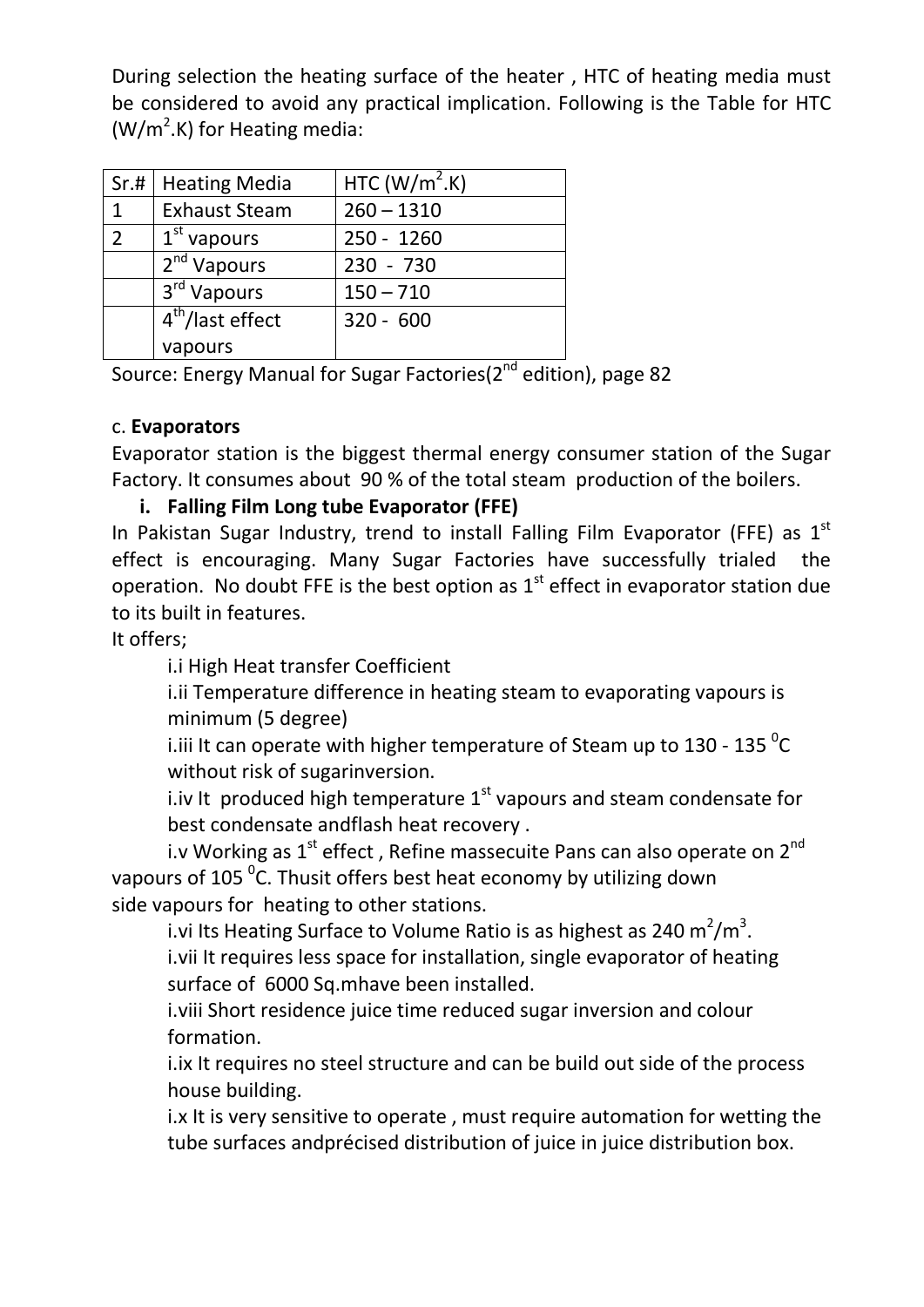Hugot(1986) quotes "*the use of FFE as 1st effect of the evaporating station, equipped with vapour recompression together with the use of hot condensate for juice heating may reduce the steam requirement to 35 % on Cane"*.

## ii. **Plate Falling Film Evaporator(EVAPplus FFE)**

It is the combination of tube and plate evaporators. It offers highest overall HTC than FFE. Operation required automation for insuring the wetting plate and tube surfaces. Fig. A given below describe the operation pattern of the evaporator.

Fig. B gives comparison of HTC of FFE evaporator and EVAPplus FFE Evaporator.



ii.i Conversion of Robert Type evaporator to EVAPplus plate pack Evaporator The calandria is removed and replaced with EVAPplus plate pack and the respective distributor. With the minimum expenditure the heating surface are and the system efficiency is considerably increased. Conversion steps are shown below in the Fig.c



**d- Energy Balance of Process House with FFE as 1st Effect**

| <b>Basis:</b> Cane Crushing: 1000 TCD |        |
|---------------------------------------|--------|
| Pol % Cane:                           | 14.0 % |
| Fiber % cane:                         | 14.0 % |
| Imb. % Fiber:                         | 250 %  |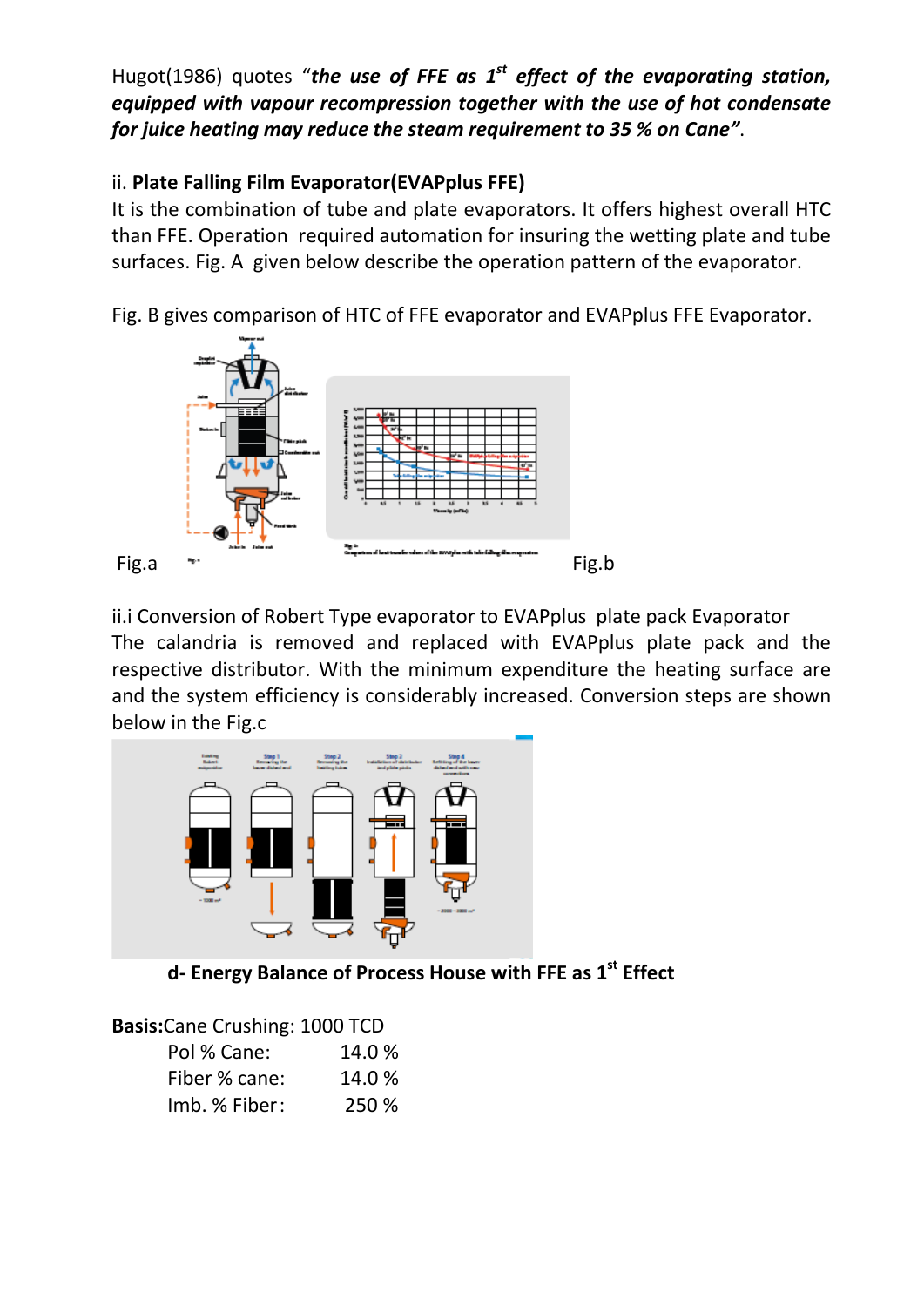#### **i. Evaporator Set Up**

| $\vert$ 1 <sup>st</sup> Effect(FFE) | 2 <sup>nd</sup> Effect(Robert) | 3 <sup>rd</sup> Effect(Robert) | 4 <sup>th</sup> Effect(Robert) |
|-------------------------------------|--------------------------------|--------------------------------|--------------------------------|
| $ $ (Sq.M)                          | (Sq.M)                         | (Sq.M)                         | (Sq.M)                         |
| 6000.0                              | 6000.0                         | 1000.0                         | 800.0                          |

## **ii. Vapour Bleeding Arrangement**

| <b>Heating Station</b>                             | <b>Heating Media</b>                          |
|----------------------------------------------------|-----------------------------------------------|
| Primary Juice Heating-I( $30 - 45$ <sup>o</sup> C) | $4^{th}$ vap. through 2 VLJH of 500 + 500Sq.m |
|                                                    |                                               |
| Primary Juice Heating-II(45 – 48 $^0$ C)           | $3rd$ vapours                                 |
| Sec. Heating-I (65 $-95\,^0C$ )                    | $2nd$ vapours                                 |
| Sec. Heating-II ( $95-103^{\circ}$ C)              | $1st$ Vapours                                 |
| Pre-Heating-I ( $98 - 103^{\circ}$ C)              | $1st$ vapours                                 |
| Pre-Heating-II ( $103 - 110^0$ )                   | <b>Exhaust Steam</b>                          |
| Melt Heating at TaloRefinery(60 - $90^{\circ}$ C)  | 1 <sup>st</sup> Vapours                       |
| Pan, Molasses tank, Mass. Pumps, Raw               | $1st$ Vapours                                 |
| Centrifugal washing                                |                                               |
| <b>B</b> and C Graining                            | 1 <sup>st</sup> Vapours                       |
| Raw and Refine Pans(A+B+C Conti Pans               | $2nd$ Vapours of 105 $^{\circ}$ C             |
| and Ref. Batch Pans)                               |                                               |

#### iii. **Steam Requirement of Process House**

| Evaporators                    | 177.32 Tons/hr | 42.56 % Cane |
|--------------------------------|----------------|--------------|
| Juice Preheating-II            | 8.32 Tons/hr   | 2.00 % Cane  |
| Washing Steam for Ref.M and    | 9.95 Tons/hr   | 2.39 % Cane  |
| Dryer                          |                |              |
| <b>Total Steam Requirement</b> | 195.59 Tons/hr | 46.94% cane  |

## **a. Continuous Pan Boiling**

Benefits of continuous Pan boiling are no more hidden in Pakistan Sugar Industry. Considering all good features of the Continuous pan boiling for raw massecuite, it is very much essential for heat economy to utilize right size of pan (H.S/V ratio not less than 9.0 ) for right type and quantity of boiling massecuite.Fletcher & Stewart recommended the Typical T-H Continuous Pan Sizes as given below:

## i **A Massecuite**

| <b>Massecuite Flow</b> | 24 | 30 | 36 | 42  | 48  | 54  | 60     |  |
|------------------------|----|----|----|-----|-----|-----|--------|--|
| Rate(Cu.m/Hr.)         |    |    |    |     |     |     |        |  |
| Conti Pan              | 60 | 70 | 80 | 100 | 100 | 120 | 2 x 70 |  |
| Size(Cu.m)             |    |    |    |     |     |     |        |  |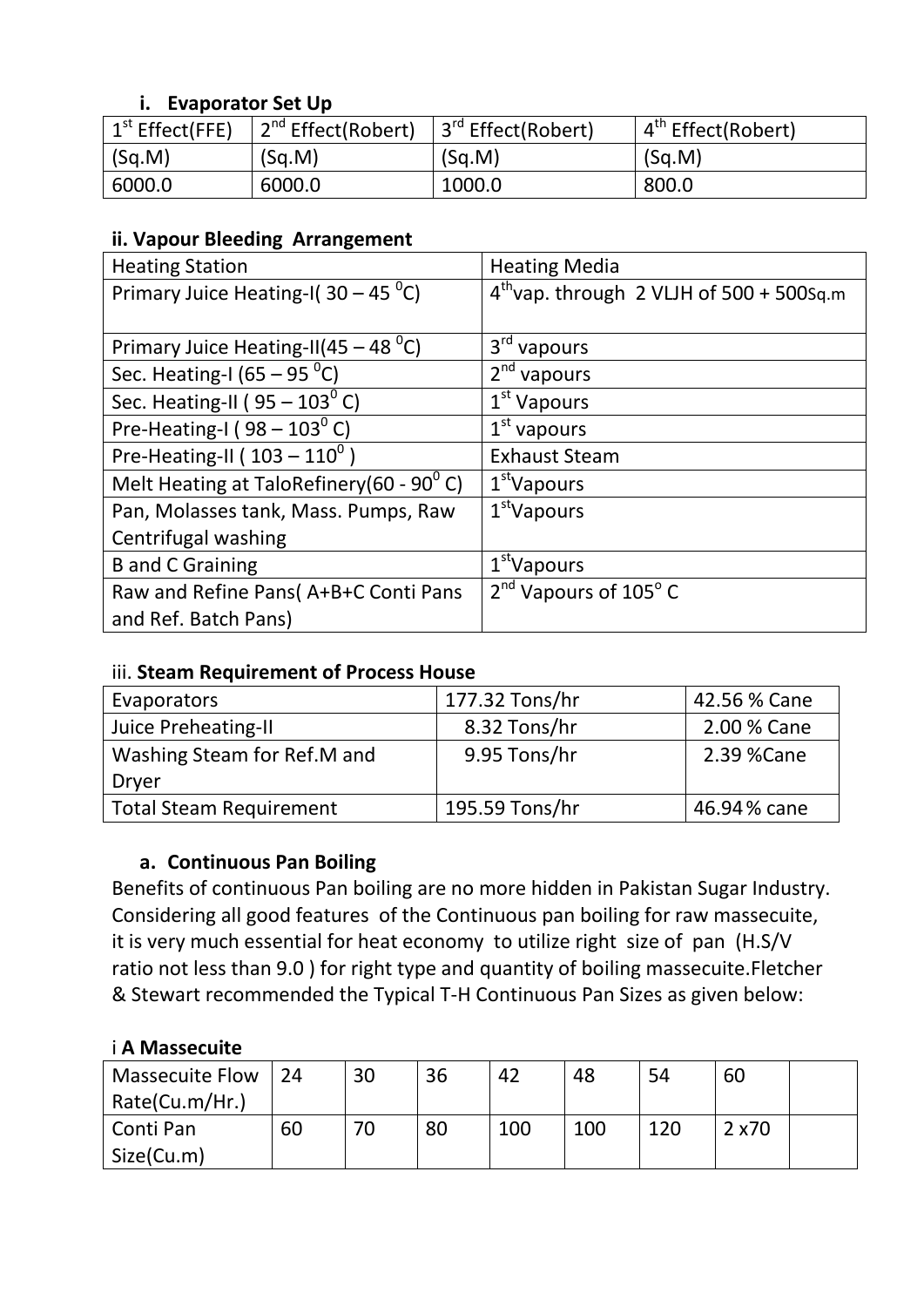#### ii **B Massecuite**

| <b>Massecuite Flow</b> | $\vert$ 14 | 17.5 | 21 | 24.5 | 28  | 31.5 | 35     |  |
|------------------------|------------|------|----|------|-----|------|--------|--|
| Rate(Cu.m/Hr.)         |            |      |    |      |     |      |        |  |
| Conti Pan              | 60         | 70   | 90 | 100  | 120 | 2x60 | 2 x 70 |  |
| Size(Cu.m)             |            |      |    |      |     |      |        |  |

#### iii **C Massecuite**

| <b>Massecuite Flow</b> |    | 10 | 1 ገ | 14 | 16  | 18  | 20  |  |
|------------------------|----|----|-----|----|-----|-----|-----|--|
| Rate(Cu.m/Hr.)         |    |    |     |    |     |     |     |  |
| Conti Pan              | 50 | 60 | 70  | 80 | 100 | 100 | 120 |  |
| Size(Cu.m)             |    |    |     |    |     |     |     |  |

#### **d. Single Entry Vapour Condensers**

## Target: *Reduction in tons of water required to condense ton of vapours*

Inefficient Multi jet condensers are being replaced with efficient vapor condenser of many makes and types. One type is Mist type S.S single entry condenser. Block Diagram is shown below:

i Comparison of MREPL(Indian) make Mist Type Single entry condenser and Multi iet Condenser

| Sr.             | Description                         | Multi jet      | Mist Type Single       |
|-----------------|-------------------------------------|----------------|------------------------|
| No.             |                                     | Condenser      | <b>Entry Condenser</b> |
| $\mathbf{1}$    | Vapour s to condensed               | 45 Tons per hr | 45 Tons per hr         |
| $\overline{2}$  | Condenser approach                  | $15\,^0C$      | $8^{\circ}$ C          |
| $\overline{3}$  | Condenser efficiency                | 40 to 50 %     | 80 %                   |
| $\overline{4}$  | <b>Water to Vapour Ratio</b>        | 65 to 70       | 40 to 45               |
| $5\overline{)}$ | Injection water flow (M3/Hr.)       | 3150           | 1800-2000              |
| 6               | Power consumed at injection Station | 195 Kw/Hr      | 115 Kwhr.              |
| $\overline{7}$  | Power saved at Injection station    |                | 80 Kwhr.               |
| 8               | Power Saving at Spray station       |                | 80 Kwhr.               |
| 9               | <b>Total Power Saving in system</b> |                | <b>160 Kwhr.</b>       |

f.II Sketch of Mist Type Single Entry Condenser

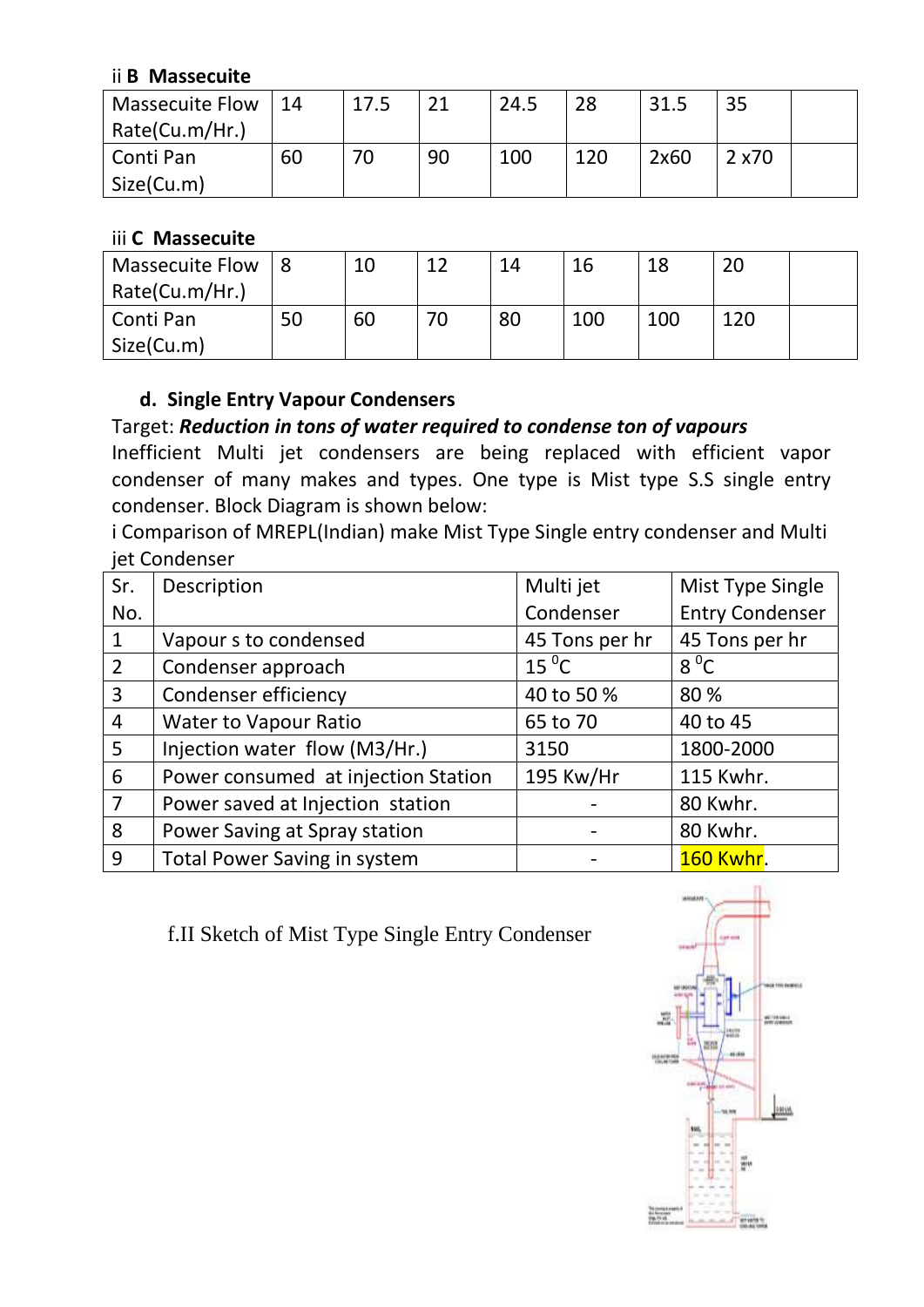## **g. Selection of Raw Centrifugal Machines**

## Target: *Operating Machines at full rated capacity with good quality output Sugar*

#### i- **Selection Criteria**

| Massecuite Type | Mass. Feeding            | <b>Basket Angle/RPM</b> | <b>Specific Power</b> |
|-----------------|--------------------------|-------------------------|-----------------------|
|                 | Temperature( ${}^{0}C$ ) |                         | load (Kw/ton Mass     |
|                 |                          |                         | cured)                |
| A               | 60                       | $30/(1400 - 1600)$      | 3.0                   |
| B               | 55                       | $34/(1600 - 1800)$      | 4.5                   |
|                 | $52 - 54$                | 34/(1800-2000)          | 4.6                   |

This is experienced that at crushing rate of 4000 TCD, one machine of Type SK-1250 is enough on "B" , "C"and safely two on "A" massecuite pre-curing.

## **h- Selection of Batch Refined Centrifuges**

Selection factors of Batch centrifugal.

- a- Less power consumption
- b- High throughput
- c- Less operation and maintenance cost
- d- User to friendly.

Application of Regenerative drives with sequential machine group operation with PLC control and DC-bus to transfer electrical power from machine running in regenerative (deceleration) mode to machine revamping up to monitoring(acceleration) mode or back to main supply station made this station very cost effective. This system development offers 20-25 % energy saving and 25-30 sec reduction in cycle time.Companies also made development to reduce the cycle time through faster discharging dry sugar from the machines. Development of different international companies is presented below:

#### **i-Electrical Drives for Batch Centrifugal Machines**

#### I.i**-Non-regenerative Drives**

Fitted with a non-regenerative drives, centrifugal would have a very high energy consumption and, in addition, during braking would produce a lot of energy in the form of dissipated heat.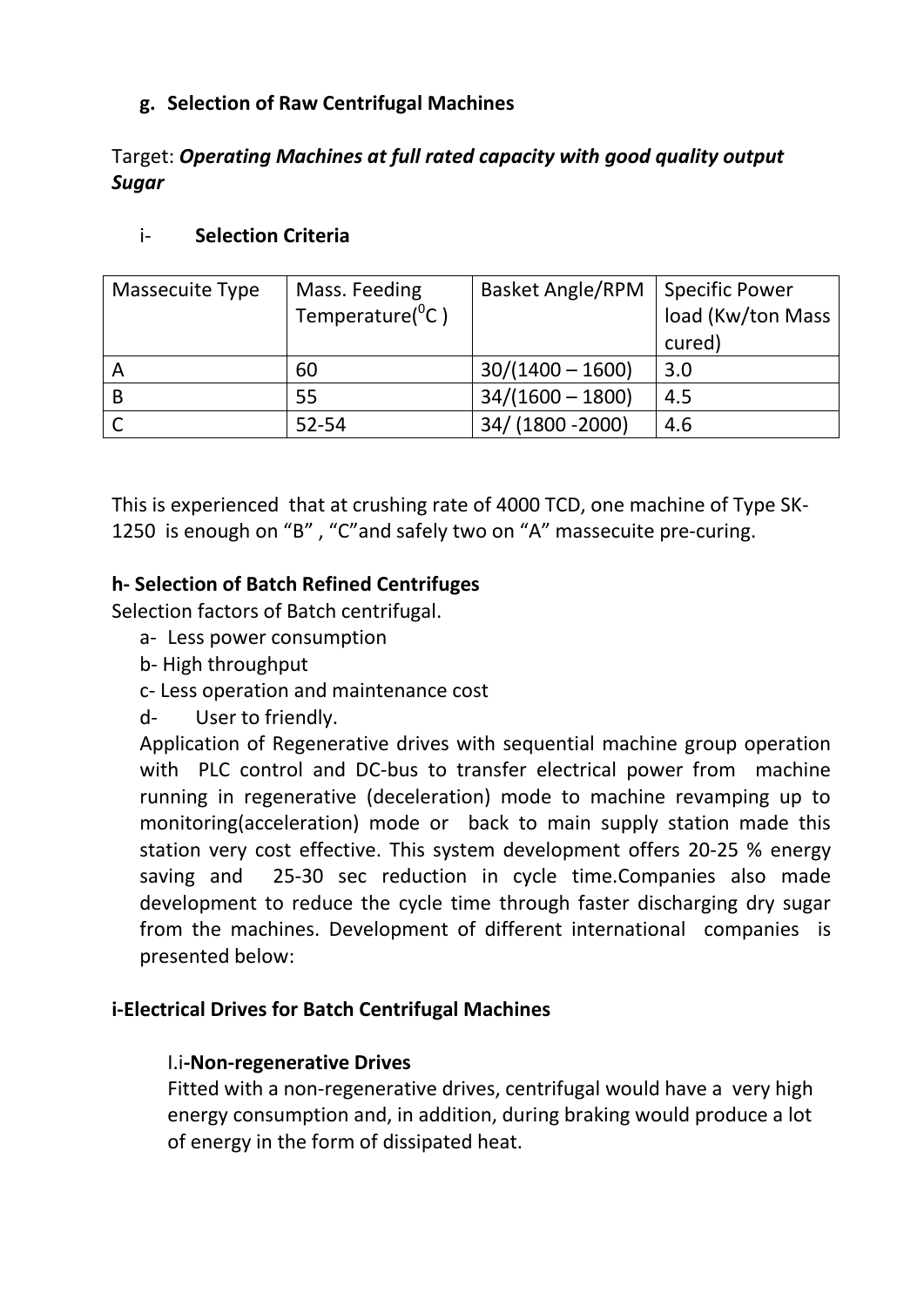#### i.ii-**Regenerative Drives**

These drives allowed the energy produced during braking fed back to the supply system, which means that the net energy consumption of the centrifugals is reduced by 80% or more. The problem of heat dissipation is also eliminated.

#### i.iii**- Broadbent Vacon AFE (Active Front End) Drives**

These are regenerative drives of special types that incorporate controllable solid-state switches in their input section. With conventional regenerative drives, loss of supply while the centrifugal is braking frequently leads to failure of the main fuses in the drive system, not only is this a major inconvenience, the fuses are also special semiconductor protection types that are expensive to replace. With the Vacon AFE drives, this problem does not occur (Broadbent spin energy saving with Vacon drives)

## i.iv- **DanfossVLT Load Sharing System with the use of single speed AC motor**

Danfoss introduced low cost solution of VLT load sharing system against AFE drives. Donfoss required at least two machines to be operated in group for energy sharing to each other through bus bar with controlled mechanism, where two centrifugals operate alternately using the load sharing application of the drive. The energy released from motor running in regenerative(decelerating) mode is delivered to other drive which is running in motoring(accelerating) mode through common DC -bus. The  $1<sup>st</sup>$ motor will run at the pre-set time and after the process time is consumed, the second motor will then restart with the energy released of the 1st motor during decelerating.

#### **iv.i Benefits of VLT drive**

**i**v.i.i- Load sharing is cheaper than drives with regenerative function, high efficient(98%) and user friendly.

iv.i.ii-No overloading the supply transformer.

iv.i.iii-Saving of 15-20 % compared to using brake resistor.

## **i.iv-Parker SSD'S Solution**

Parker offers regenerative drives linked on common DC bus and sequenced in a way to which reduces the overall electric demand of the system. During operation of the machine, the energy from spinning centrifugal is no more wasted as heat in braking resistor but transferred to monitoring centrifugal via a common link. The energy is fed back to the main when machine is globally regenerating.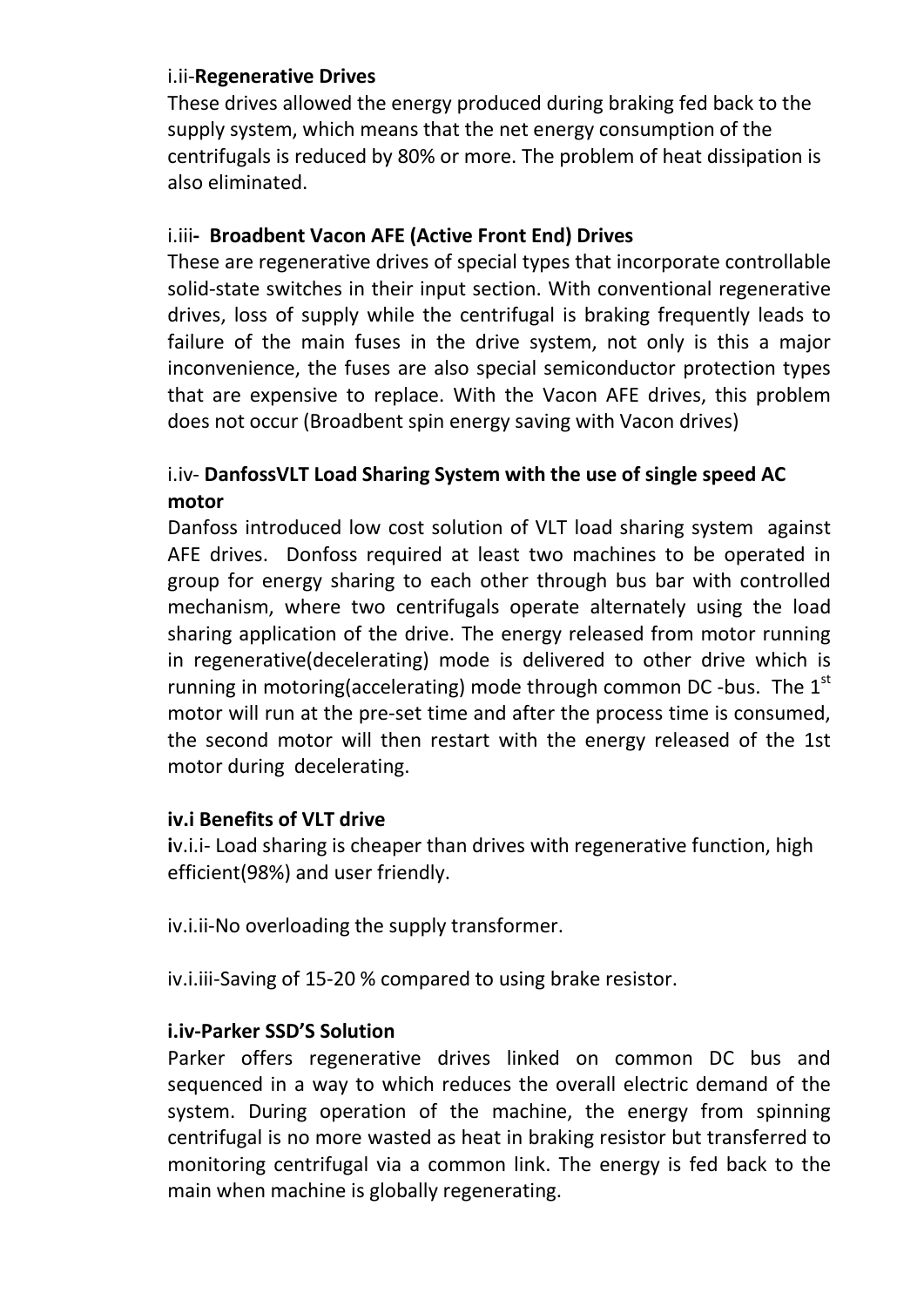The solution installed at SCISM(a Philippines Sugar Company). Where refined station included six Batch centrifugal machines of 1000 kg per charge and installed power of 180 Kw. Improvement resulted in reduction of cycle time from 180 sec to 150 sec to produce 4000 kg extra sugar per hr and about saving of 25 % of the overall power consumption from the main.



**High speed sequencing bus**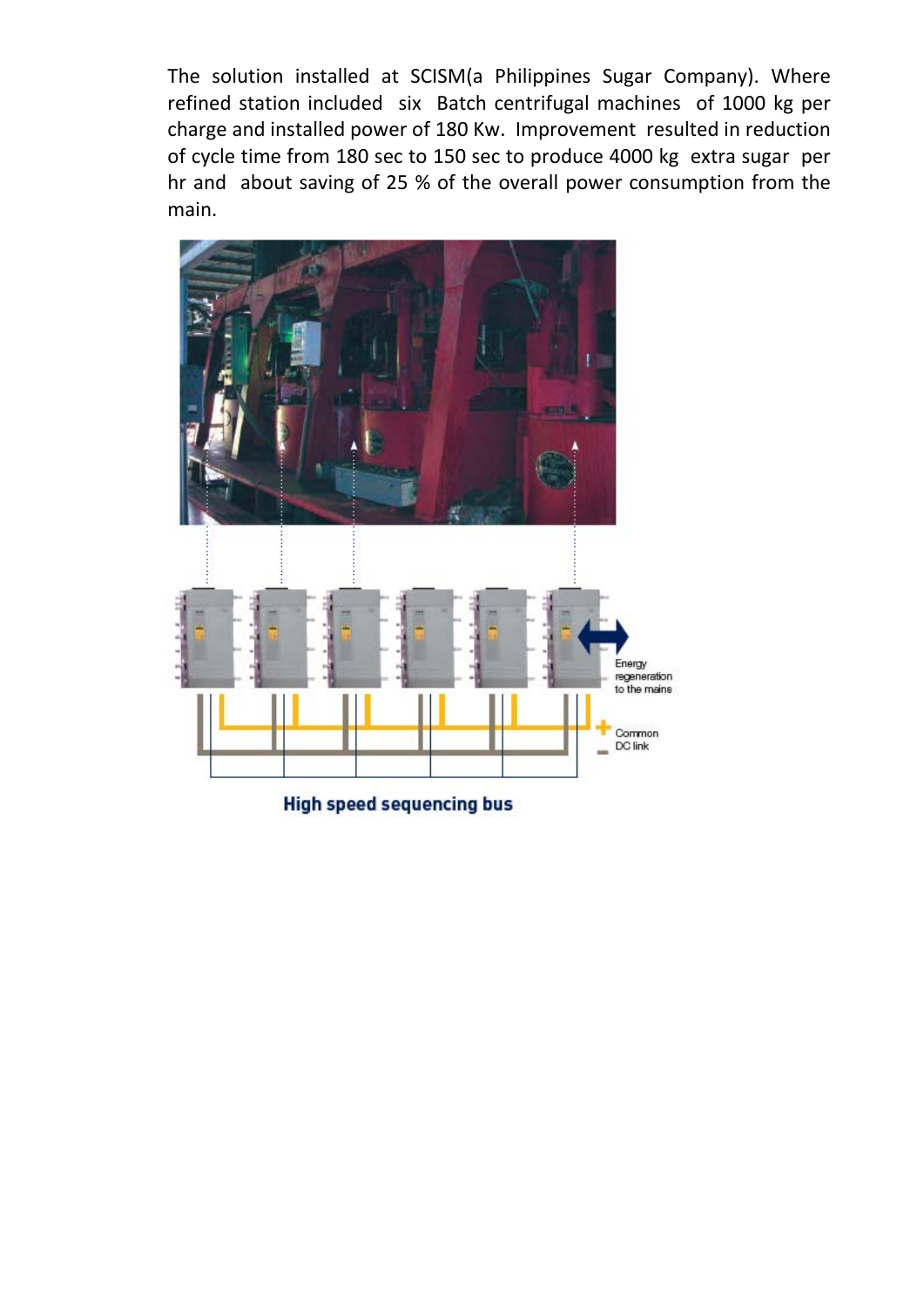

## ii-**Cycle Time Control**

## ii.i-**Five Cail-ZUKA**

FC has developed an innovative principle, based on simultaneous working of 2 dischargers , positioned diametrically opposite in the basket at two different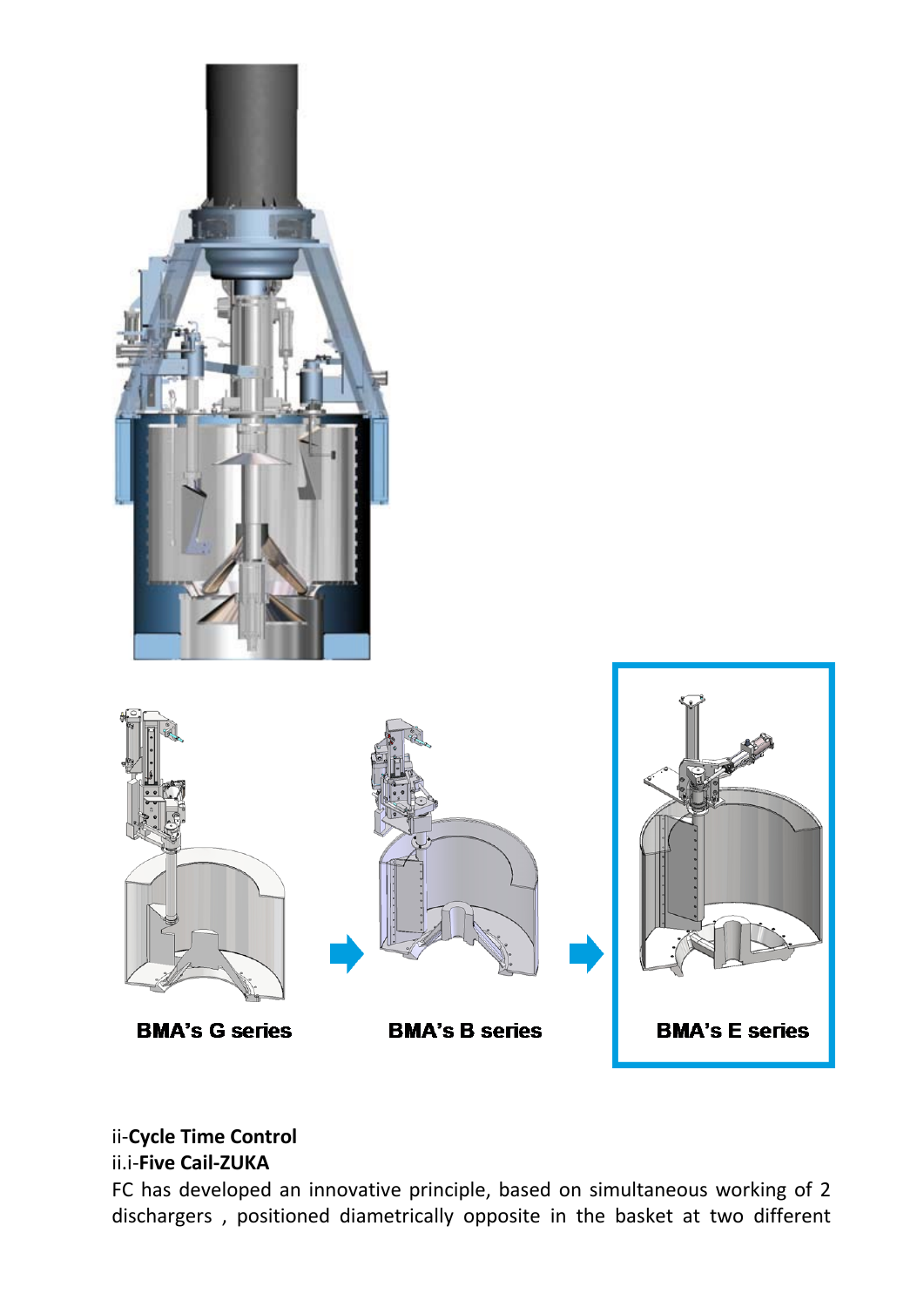levels.The principle is patented as Shown in the Fig. with this arrangement discharge time has reduced by 40 % which itself increase the performance by 2 to 2.5 cycles per hr. ZUKA ® capacity ranges from 1250 to 2250 Kg Mass./charge and cycle time 22 to 30 with addition of  $2^{nd}$  discharger. ZUKA 1750 prototype has given value under 0.7 Kw/ton of massecuite with 30 cycle per hr as compared with old model 2515 for which energy consumption was 0.9 Kw/ton massecuite for performance of 22.5 cycle per hr.(Ref. www.international sugarjournal.com page 510)

## i.ii-**BMAs E Series- Shorter cycle time**

In order to reduce cycle time with structural modifications, BMA has, continuously over several generations, reduced minimum discharge time required.

i- G-Series with vertical motion axis for discharging (discharging time 40 sec.) ii- B-Series, vertical motion only for the re-setting position; rotary motion for discharging the sugar from the entire basket. ( discharging time 25 sec.) iii-Monaxial discharger without up down stroke in E series; the vertical movement has been eliminated altogether( discharging time approx.18-20 sec.) E Series together with the larger basket volume(+60 kg/batch) with shorter discharge time provides with 8% higher throughput.

(Ref. New Approaches in Batch Centrifugal Design and its operational Benefits, Irma and Hans J. Schidt-BMA).

## **I-Dry Refined Seed Belt Conveying System**

Ranipur Sugar Mills has installed belt conveyor to convey dry seed sugar from sugar grader to Refined Seed Magma cum Crystallizer. Belt conveyor replaced the refined seed magma mixture, refined seed pump and three operational staff. Detail as Below:

## **I.i-Belt specifications**

Double Ply rubber Belt Size( length x width ) = 30.5 x 0.490 meter Ground height from Sugar grader side  $= 6.45$  m Ground height from Refined seed crystallizer= 6.725 m Linear speed of Belt =  $1$  ft/sec Motor Power = 7.5 Kw

## **I.ii-Financial Savings:**

Power installed at refined magma mixture = 7.5 Kw Refined Seed Pump Drive = 22.5 Kw Total Installed power at Refined Seed preparation Station= 30 Kw Financial Saving with avg. crushing season of 130 days Kwhr saving = 22.5 x 24 x 130 = 70,200 kw Steam saving = 70,200 kw x 12 kg/kw= 842,400 Kg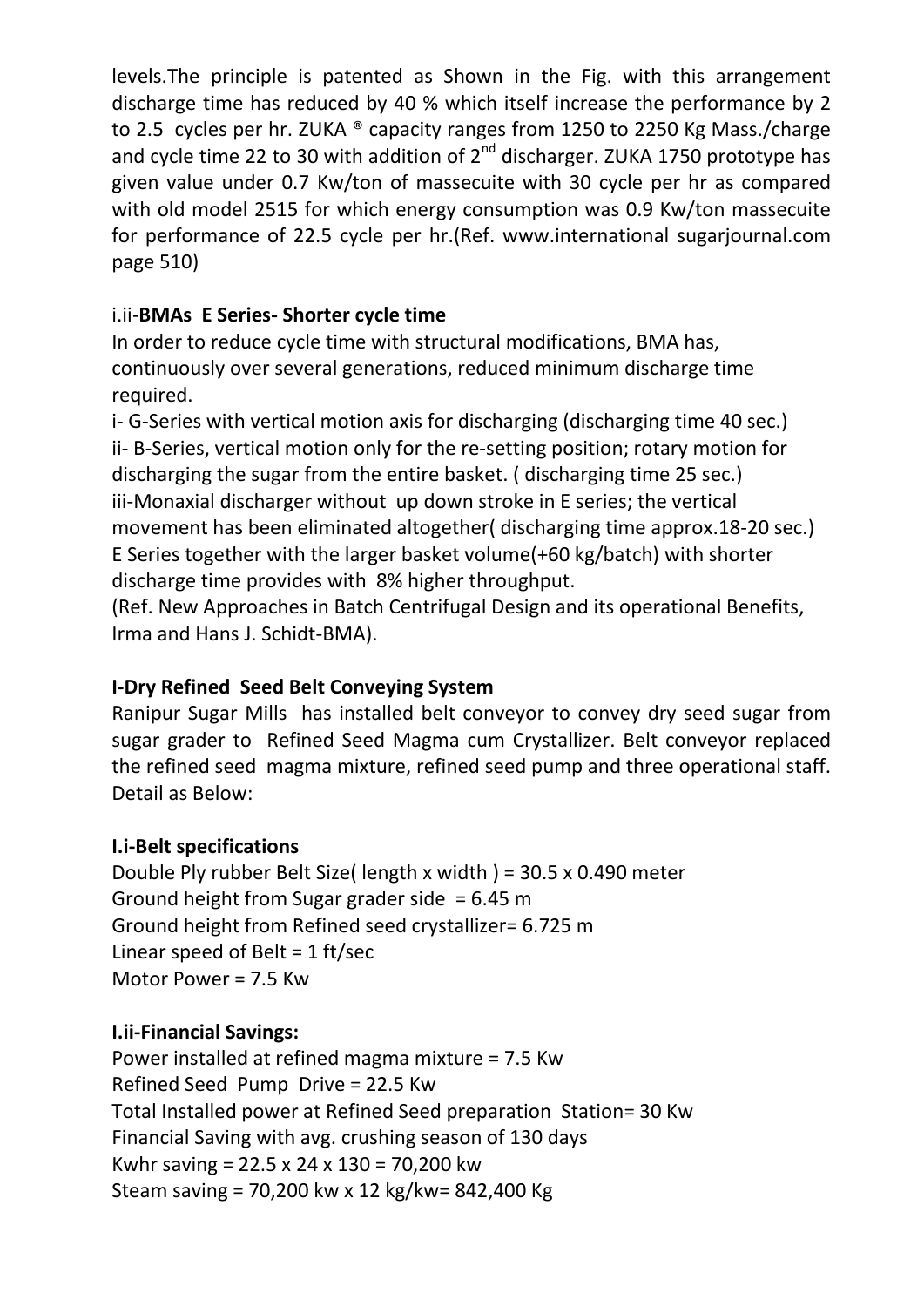Bagasse saving = 842,400/ 2, (1 kg bag. Produces 2 kg steam) = 4,221,200 Kg. Financial Savings= 421200 x 2.2 Rs./kg bagasse = Rs.926,640 Financial Staff Saving= 3 x 12000 x 130/30 =Rs. 156,000 Total Financial Saving per season = 926,640 + 156,000 =Rs.1,082,640

#### 7. **Bagasse fired Boilers**

The thermal efficiency of the power plant rises with an increase in boiler pressure. This efficiency increase occurs up to maximum value around 160 bars. Beyond this pressure latent heat decreases drastically, resulting in less heat being transferred to the maximum cycle temperature . This aspect can be easily noted from temperature entropy diagram. In Pakistan Sugar Industry trend setting of High pressure Boilers Ranging from 60 to 100 Bar is encouraging. High Pressure boiler offers many advantages over low pressure boiler as listed below:

- a. It produces more Kcal per ton of output steam for converting it to electrical energy through H.P Turbines .
- b. Generally 1 kg of Bagasse produces 2.0 kg Steam of pressure 65 Bar and temperature of 450 °C, and
	- i- Condensing turbine consumes 3.9 Kg steam to generate 1 kw power through alternator.
	- ii. Consumption of high pressure steam for Extraction turbine is different with different extraction steam temperature, pressure and flow.
- c. Fuel consumption per Kcal of steam production is low due to high degree of control and breakage of thermal bounding of water molecules at high pressure and temperature.

|                | <b>DUIICI</b> <sub>2</sub> |                 |              |
|----------------|----------------------------|-----------------|--------------|
| Sr.No          | <b>Description</b>         | <b>Values</b>   | <b>Units</b> |
| $\mathbf{1}$   | Dissolved O <sub>2</sub>   |                 | Ppb          |
| $\overline{2}$ | PH                         | 8.5 to 9.0      |              |
| $\overline{3}$ | Iron                       | Less than 0.02  | Ppm          |
| $\overline{4}$ | Copper                     | Less than 0.015 | Ppm          |
| 5              | <b>Silica</b>              | Less than 20    | Ppm          |
| 6              | <b>Total alkalinity</b>    | Less than 150   | Ppm          |
| $\overline{7}$ | Conductivity               | Less than 1200  | Micro ppm    |

d. It requires high purity feed water of following characteristic( 900 Psi Boilers)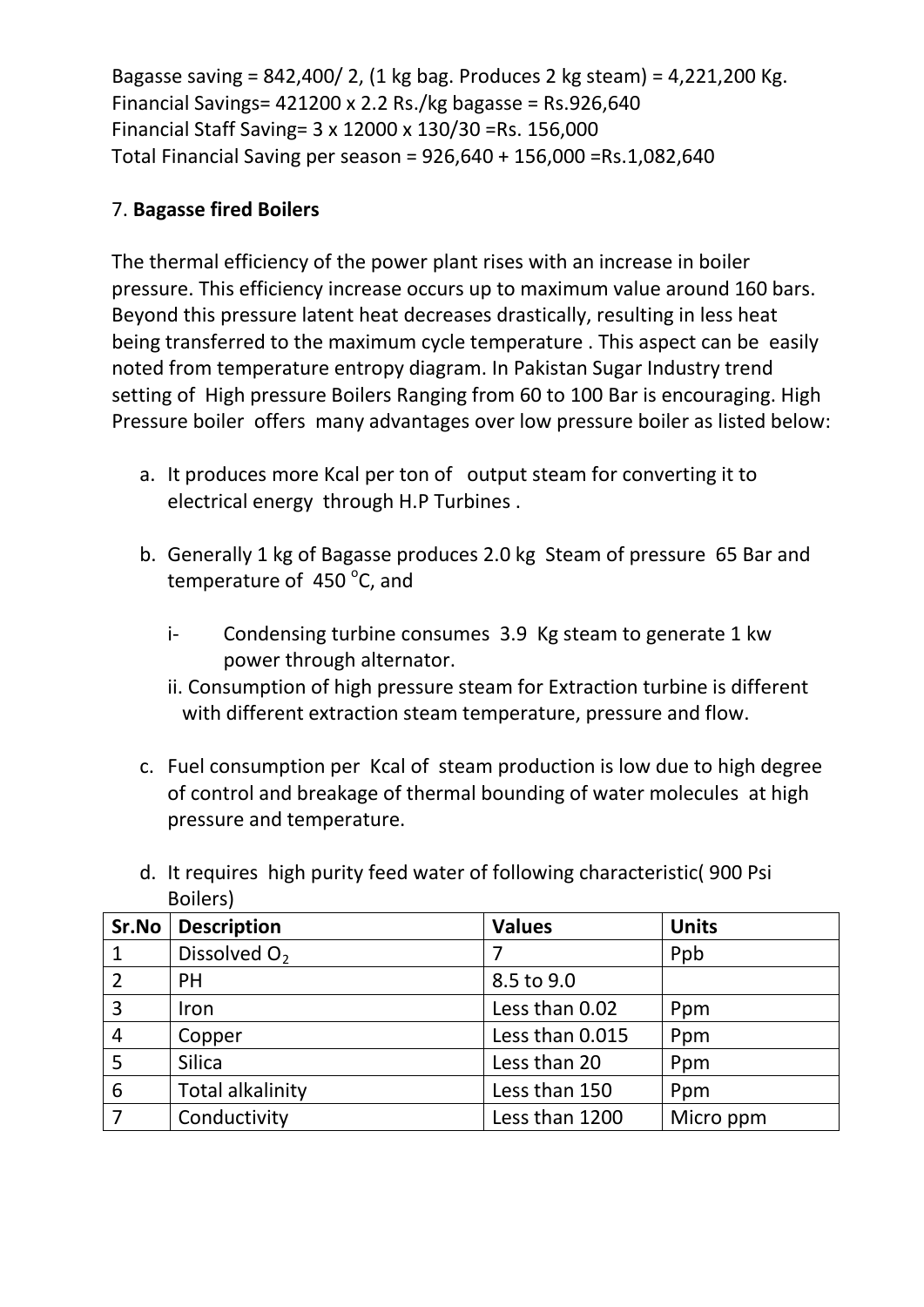| Sr.No.         | <b>Gas Type</b> | <b>Recommended</b>    | <b>Remarks</b>                                                                                                                       |
|----------------|-----------------|-----------------------|--------------------------------------------------------------------------------------------------------------------------------------|
|                |                 | Limits                |                                                                                                                                      |
| $\mathbf{1}$   | O <sub>2</sub>  | Not more than<br>8.0% | Higher $O2$ percentage promotes loss of<br>heat many folds through flue gases as 1<br>part of $O_2$ will carry 3.3 parts of $N_2$ by |
|                |                 |                       | weight and 1 kg of air will carry 0.5 kg<br>water content through moisture                                                           |
| $\overline{2}$ | CO <sub>2</sub> | $10 - 12 %$           | $CO2$ presence indicates the                                                                                                         |
|                |                 |                       | combustion of fuel, Higher $CO2$ level                                                                                               |
|                |                 |                       | indicates higher Degree of Combustion                                                                                                |
|                | CO              | Less than 100         | CO presence indicates incomplete                                                                                                     |
|                |                 | ppm                   | combustion of fuel, Higher CO level                                                                                                  |
|                |                 |                       | indicates higher degree of Combustion                                                                                                |
|                |                 |                       | loss                                                                                                                                 |
|                | Temperature     | Less than 200         |                                                                                                                                      |

## **e. Recommended limits of gaseous contents and temperature in Flue gases**

## **f-Factors effecting Boiler Efficiency**

## i **Moisture contents of Bagasse**

i.i 50% water content in Bagasse takes away 5900 KJ heat per kg bagasse while leaving with flue gases , which is a main reason of lower combustion efficiency of bagasse fired boilers.

## i.i*1 % drop in Moisture through milling control or by bagasse dryer reduces 1.6% heat losses in Flue gasses.*

## i.ii *1% decrease in Moisture in bagasse increase boiler efficiency by 0.8 %*

## f.II **Excess Air**

Bagasse contains  $22\%$  O<sub>2</sub> in it by birth. Theoretically It requires 3.2 kg air per kg bagasse for combustion but practically it requires 25 – 30 % excess air for good combustion.

*1% reduction in excess air improves 0.6 % boiler efficiency.*

## f.iii **Flue gas temperature:**

*22 0 C rise in flue gasses temperature decreases thermal efficiency by 1 %.*

## f.iv **O2 level in Flue Gases**

Monitoring  $O<sub>2</sub>$  level in flue gases is the best indicator for air fuel ratio control for efficientcombustion .

f.iv.i 3 % decrease of  $O<sub>2</sub>$  *in flue gases promote fuel saving of 2%.*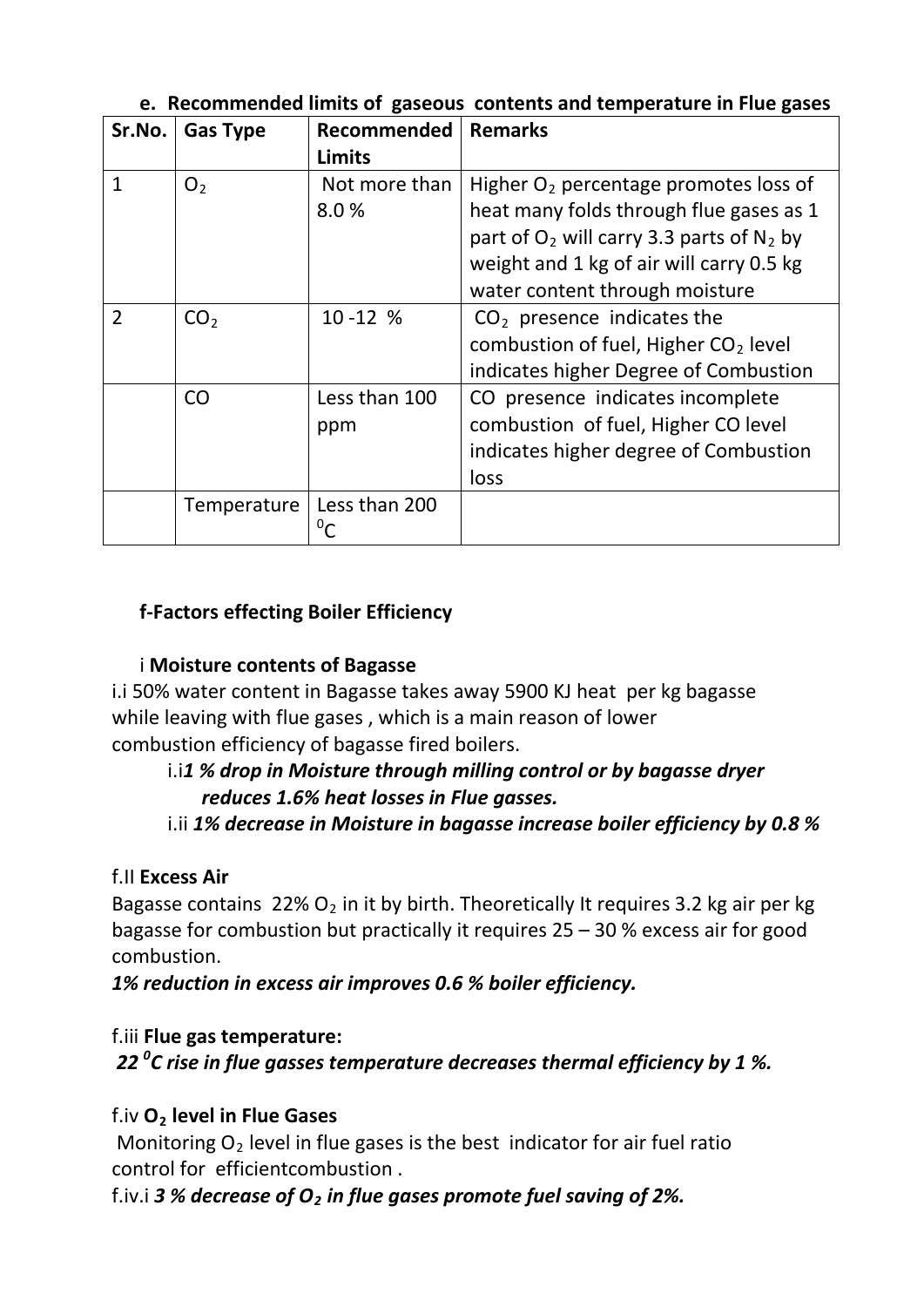f.v **Feed Water Temperature**

*15 0 C rise in feed water temperature rises thermal efficiency by 3 %.*

f.iv **Combustion Air Preheating** *20 0 C rise in combustion air rises thermal efficiency by 1 %.*

- f.v- **Boiler water tube soothing and scaling** f.v.i-*3 mm thick soot layer on external surface boiler tube can cause an increase in 2.5 % in fuel combustion.*
- f.v.ii-*3 mm scale deposit inside boiler tube can cause an increase in 8 % fuel combustion.*

#### 8. **Electrical Motors**

#### a. **Power loss in Motors**



**Losses Type 2-Pol Average 4-Pol Average Factors Effecting Losses** Core Losses 29 % 21% Electrical steel, air gap. **Saturation** Friction and winding Losses 25 % 10% Fan Efficiency, Lubrication, Bearings Stator Copper Losses 26 % 34 % Conductor Area, mean length of turn, heat dissipation Rotor Copper Losses 19 % 21 % area and end ring area and material Stray Load Losses 11 % 14 % Manufacturing process, slot Design, air Gap

#### **Table: Electrical Losses in the Motor**

(Ref: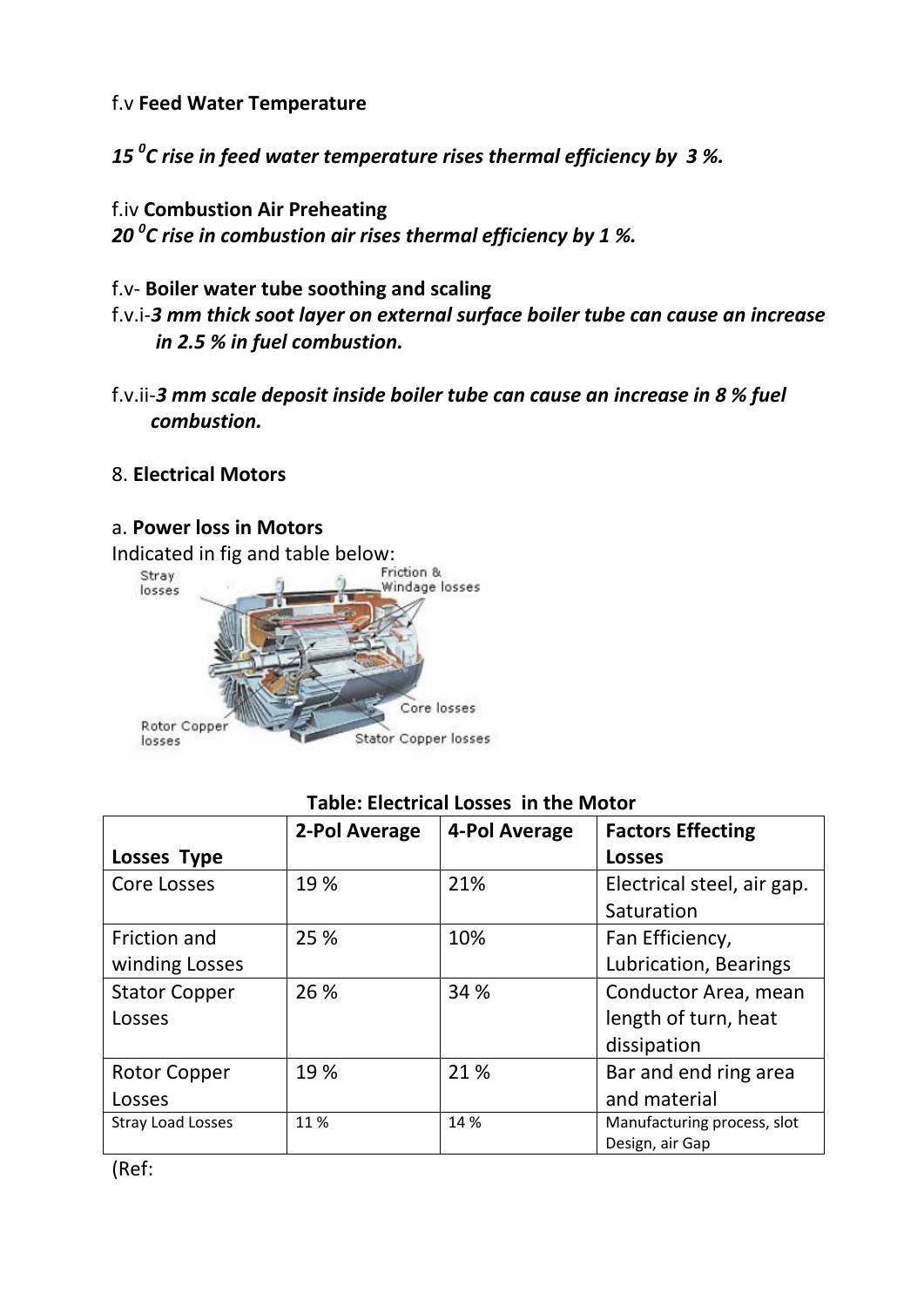#### b. **Effect of Voltage unbalance on Motor Losses**

If the measured voltage are 420, 430 and 440V, the average is 430V and the deviation is 10V.

The % Voltage Unbalance will be =  $10V x100/430 = 2.3 %$ 1% Voltage unbalance will increase the motor losses by 5 %.

Under given graph shows the increase in motor losses due to voltage unbalance:



## c. **Importance of Motor running Cost – Life Cycle Cost**

Motors can be considered as consumable items not a Capital items considering the current energy prices. Importance of the running cost can be seen from the Table given below:

| Motor Rating(Kw)           | 7.5     | 7.5     | 37       | 37       |
|----------------------------|---------|---------|----------|----------|
| Efficiency(%)              | 86      | 88      | 92       | 93       |
| Power input(Kw)            | 8.72    | 8.52    | 40.22    | 39.78    |
| <b>Running Hours</b>       | 6000    | 6000    | 6000     | 6000     |
| Energy Input(Kw/Yr.)       | 52320   | 51120   | 241320   | 238680   |
| Running Cost(@             | 784800  | 766800  | 3619800  | 3580200  |
| Rs.15/Kw.hr)               |         |         |          |          |
| <b>Running Cost for 10</b> | 7848000 | 7668000 | 36198000 | 35802000 |
| Years                      |         |         |          |          |
| <b>Difference</b>          | 180,000 |         | 396,000  |          |
| First Cost(Rs.)            | 15000   | 18000   | 80000    | 96000    |
| First Cost as % of         | 0.20    | 0.23    | 0.22     | 0.27     |
| running cost for 10        |         |         |          |          |
| years                      |         |         |          |          |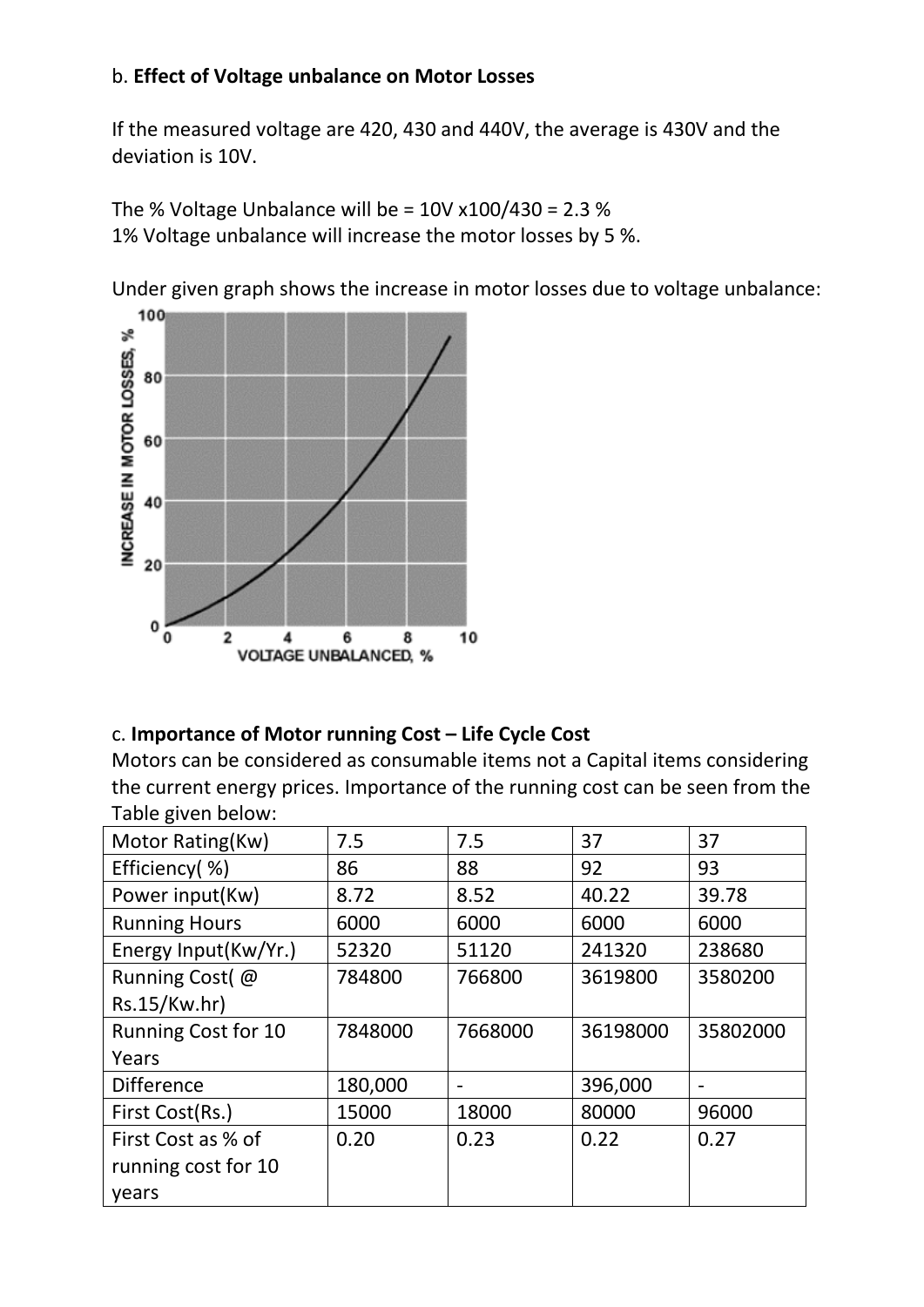c.i Remarks:

c.i.i 7.5 Kw motor of 86 % efficiency consumes extra electricity of Rs.180,000/- in its life cycle which is 12 times higher than its purchased cost as compared with same rated motor of 88% efficiency.

c.i.ii 37 Kw motor of 92 % efficiency consumes extra electricity of Rs.396,000/-in its life cycle which is 4.95 time higher than its Purchased cost as compared with same rated motor of 92 % efficiency.

| Motor Load                  | <b>KW</b>    | 15      | 15      | 15      |
|-----------------------------|--------------|---------|---------|---------|
| Requirement                 |              |         |         |         |
| <b>Motor Rating</b>         | <b>KW</b>    | 15      | 30      | 55      |
| Motor eff. at Operating     | ( %)         | 89      | 89      | 84      |
| Load                        |              |         |         |         |
| Input Power                 | <b>Kw</b>    | 16.85   | 16.85   | 17.85   |
| Total Kwhrs (6000           | Kwhrs.       | 101100  | 101100  | 107100  |
| hrs/year)                   |              |         |         |         |
| Input Energy Cost/year      | Rs.          | 1516500 | 1516500 | 1606500 |
| (Rs.15/Kw.hr)               |              |         |         |         |
| <b>Motor Power Factor</b>   |              | 0.89    | 0.75    | 0.50    |
| Input KVA                   |              | 18.93   | 22.44   | 35.70   |
| <b>Energy Difference</b>    | <b>Kwhrs</b> |         |         | 6000    |
| <b>Motor Purchased cost</b> | (Rs.)        | 250000  | 55000   | 95000   |
| Increase in investment      | Rs.          | -       | 30000   | 70000   |
| Increase in running         | Rs.          |         |         | 90000   |
| cost per year               |              |         |         |         |

#### **d. Increased cost due to Oversized Motor**

Remarks: 44 kw oversized motor than required Kw motor cost extra Rs.70,000/ in purchased price and Rs.90,000/- in running cost per annum.

## 9. **Soft Starters and Variable Frequency Drives(VFD).**

## **a. Soft Starters**

Soft starter is a solid state device that protects AC electric motors from damage caused by sudden influxes of power by limiting the large initial inrush of current associated motor start up . They provide a gentle ramp up to full speed and used only at startup.

Soft Starters are used where speed and torque control are required only at start up. Application is sugar industry at the startup of cane cutter, Raw Centrifugal Machines, ID Fan Motors and heavy duty Feed water pumps.